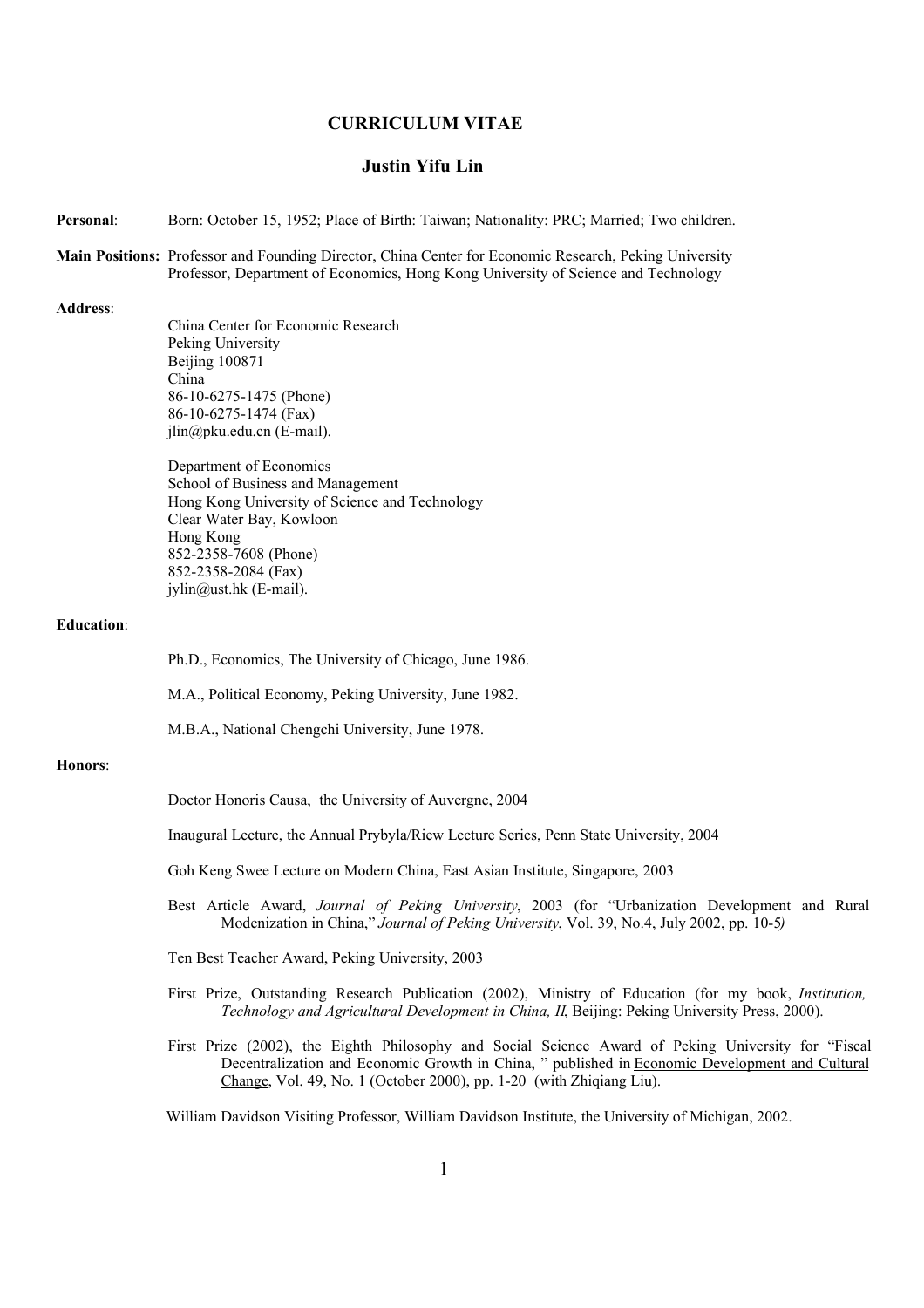Sun Yefang Article Prize (2001) for "Dual Price System and Supply Response: Theory and Empirical Evidence from Chinese Agriculture," in Institution, Technology and Agricultural Development in China, II, Beijing: Peking University Press, 2000 (Sun Yefang Prize, given biennially, is the highest honor for economists in China).

Best Article Award (1998-2000) by *Journal of Peking University,* for "Fiscal Decentralization and Economic Growth in China," published in *Journal of Peking University*, Vol. 37, No. 4, 2000, pp. 5-17.

Inaugural Lecture, Annual D. Gale Johnson Lecture Series, the University of Chicago, May 2001.

First Prize, the Sixth Philosophy and Social Science Award of Beijing Municipality Government (for my book Institution, Technology and China's Agricultural Development, II), 2000.

*Citation Classics Award* (given by Institute of Scientific Information on September 25, 2000 for my article "Rural Reform and Agricultural Growth in China" published inAmerican Economic Review, Vol. 82, No. 1 (1992).

First Prize, the Sixth Philosophy and Social Science Award of Peking University (for my book Institution, Technology and China's Agricultural Development, II), 2000.

The 1999 Best Article Award, Australian Journal of Agricultural and Resource Economics (for the article "Technological Change and Agricultural Household Income Distribution: Theory and Evidence from China" published in Volume 43, Issue 2, June 1999 in the Australian Journal of Agricultural and Resource Economics), January 2000.

The Nichols Distinguished Lecture, Asian/Pacific Studies Institute, Duke University, November 1999.

Fellow, World Economic Forum, 1999.

Second Prize, the Fifth Philosophy and Social Science Award of Peking University (for my book Sufficient Information and State-owned Enterprise Reform), 1998.

The 1998 Annual Distinguished Economist Lecture, CIMMYT, January 1998.

- Sir John Crawford Award 1997 (Award given by Australian Agricultural and Resource Economics Society to a distinguished agricultural economist every two years).
- First Prize, the Fourth Philosophy and Social Science Award of Beijing (for my bookthe China Miracle: Development Strategy and Economic Reform), 1996.
- First Prize, the Fifth Scientific Research Award, Peking University, 1996 (for my book Agricultural Research Priority in China: A Demand and Supply Analysis of Scientific Research for China's Main Grain Crops, Beijing: China Agriculture Press, 1996, co-authored with Mingga Shen and Hao Zhou).
- Award for Outstanding Research in Eighth Five-Year Plan Period, Chinese Academy of Science 1996 (for my article "Perfecting Land Institution and Developing Land Market").
- Policy Article Prize, Center for International Food and Agricultural Policy, University of Minnesota 1993 (for the article "Rural Reforms and Agricultural Growth in China," published in American Economic Review, volume 82 , no. 1, March 1992).
- Sun Yefang Book Prize, 1993, for the Institution, Technology and Agricultural Development in China, Shanghai: Shanghai Sanlian Shudian, 1992. (the highest award for economists in China every two years).

Fellow, Chinese Economists Society, 1993.

David Lam Economist, the Chinese University of Hong Kong, 1993.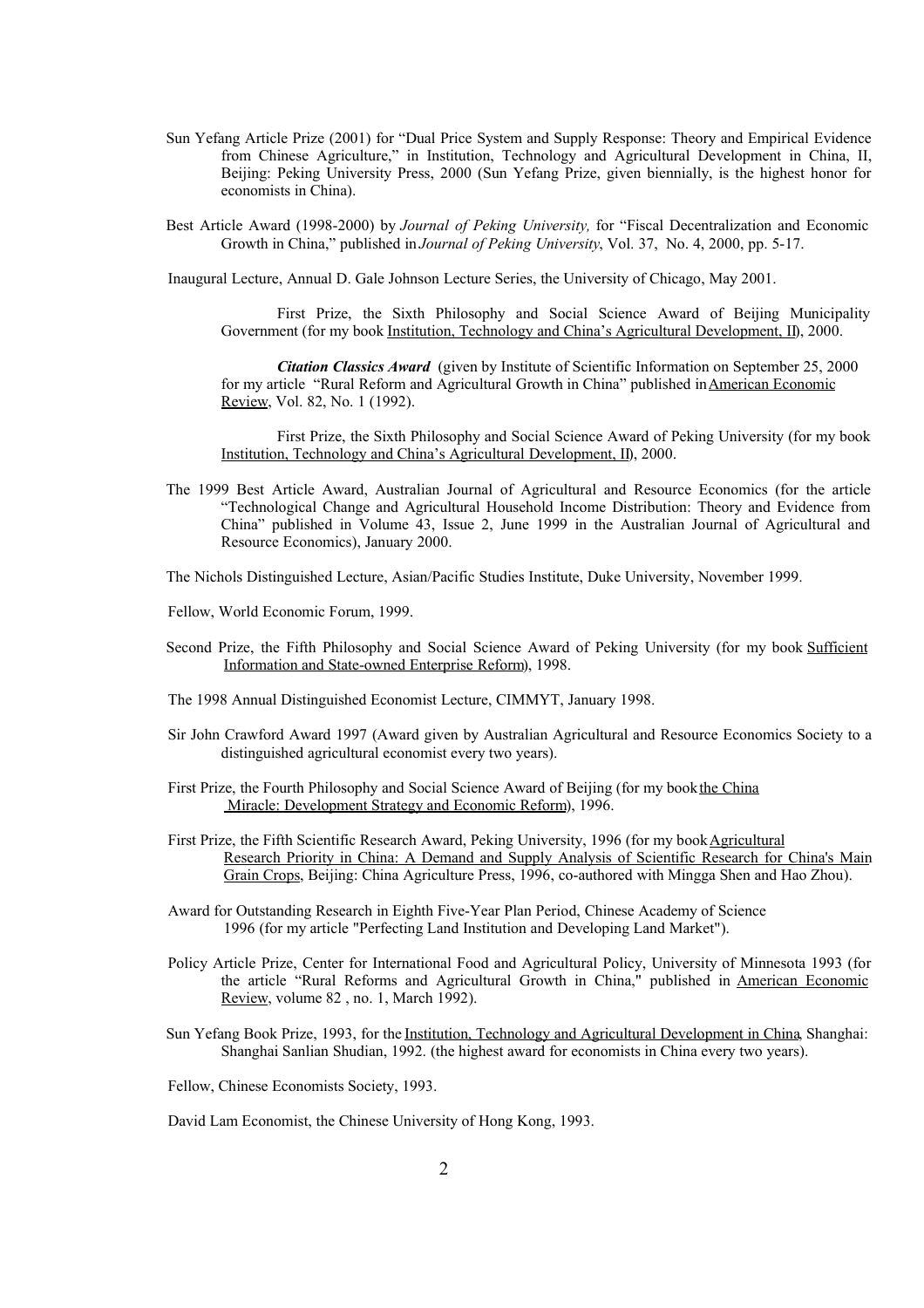International Man of the Year, International Biographical Centre, 1992/1993.

Listed in Who's Who in Economics, 4th edition, 2003.

Listed in International Biographical Dictionary, 23rd edition, 1993.

Listed in Marquis Who's Who in Science and Engineering, 2nd edition, 1993.

Listed in <u>Marquis Who's Who in the World</u>, 11th edition, 1992 and 12th edition 1994, 13<sup>th</sup> edition, 1996, 14<sup>th</sup> edition, 1998.

The State Distinguished-Service Economist, the State Council, 1992.

# **Fellowships**:

Postdoctoral Fellowship, Rockefeller Foundation, 1986-1987.

Prince Fellowship, 1982-1986.

## **Research Grants**:

RGC Grant, Hong Kong Research Council, 1999-2001.

DAG Grant, Hong Kong University of Science and Technology, 1995-1996.

DAG Grant, Hong Kong University of Science and Technology, 1996-1997.

Rockefeller Foundation, "Agricultural Research Priorities in China," 1991-1994.

Rockefeller Foundation, "The Impacts of Modern Agricultural Technology on China's Rural Economy," 1988-1991.

### **Past and Current Positions**:

Founder and Director, China Center for Economic Research, Peking University, 1994-.

Professor, Peking University, 1993-; associate professor, 1987 - 1993.

Professor, Hong Kong University of Science and Technology, 1997-; Reader, 1995-6.

Program Director, 21st SEANZA (South East Asia, New Zealand, and Australia) Central Banking Course in Kunming and Beijing, 1996.

Visiting Professor, Department of Economics, Duke University, 1994.

Adjunct Professor, Australian National University, 1990-.

Fellow, Center for International Food and Agricultural Policy, University of Minnesota, 1994-.

Deputy Director, Department of Rural Economic Development, Development Research Center of the State Council, 1990-1994.

Visiting Associate Professor, Department of Economics and Center for Chinese Studies, UCLA, 1989- 1993.

Deputy Director, the Development Institute, Research Center for Rural Development of the State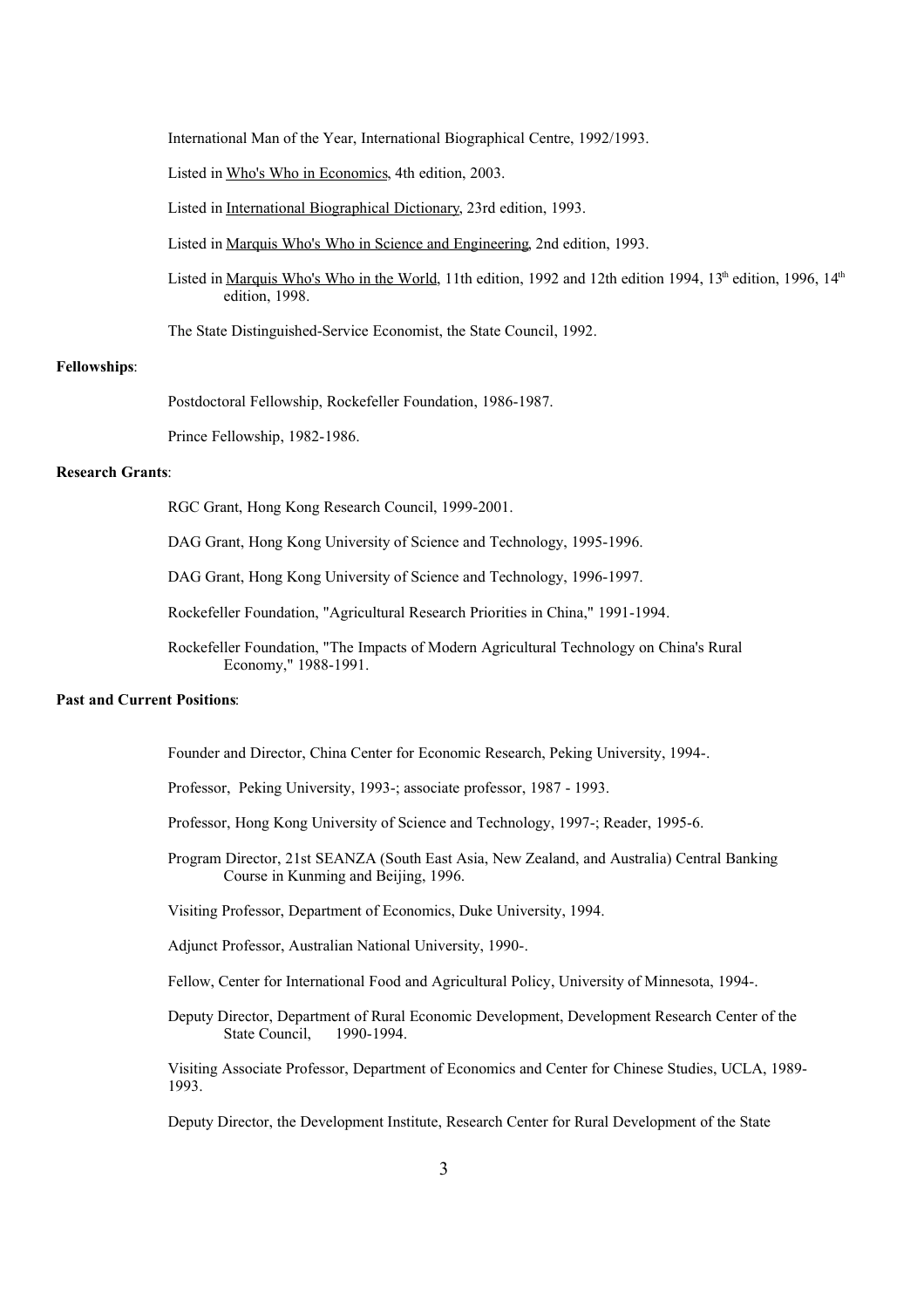Council, 1987 - 1989.

Head, Department of Economic Growth Studies, the Development Institute, RCRD, 1987 - 1989.

Special Assistant, Chinese University Development Project II, International Advisory Panel, August 1987.

Postdoctoral Fellow, Economic Growth Center, Yale University, 1986-1987

Research Assistant, Economics Department, the University of Chicago, 1984-1986.

### **Professional Activities**:

External Committees:

Member, External Panel for the ADB's Poverty Reduction Strategy Review, 2003 Member, United Nations Millennium Task Force on Hunger, 2002-5. Member, Academic Panel, APEC Finance and Development Program, 2002-4, Honorary Advisor, the Young Leaders Forum, National Committee on United States-China Relations, 2002-. Member, Advisory Committee for State Informatization, 2002-. Chairman, Academic Committee, and Advisor, Working Group on Credit System, China Market Society, 2002-. Adjunct Professor, Zhongshan University, 2001-6. Adjunct Professor, Fudan University, 2001-3. Member, Task Force for Fundraising Strategy, International Association of Agricultural Economists, 2001. Member, Advisory Committee, Journal of China Economic Forum, 2001-.

Chair, Expert Council, China Human Right Development Foundation, 2001-

Member, Advisory Committee, Beijing Municipality Government, 2001-.

Member, Advisory Committee on Hi-tech Development, Shanghai Municipality Government, 2001-.

Member, Executive Committee, Asian Society of Agricultural Economits, 2000-

Member, Hong Kong-U.S. Business Council, 2000-.

Member, Advisory Committee, Journal of World Economic Forum, 2000-.

Member, Standing Committee, Advisory Council of Tenth Five-year Plan, State Commission on Development Planning, State Council 2000-1.

Member, Senior Advisory Panel, Long-term Strategy, Asian Development Bank, 2000.

Member, National Committee on Soft Sciences, Commission on Science, State Council1999-.

Member, Advisory Committee, Central Committee of China National Reconstruction Party, 1999-.

Member, Committee on Soft Sciences, Ministry of Agriculture, 1999-.

Member, Advisory Committee, Guangdong Provincial Government, 1999-

Member, International Council, Asian Society, 1999-.

Member, Program Committee, 2001 Far Eastern Meeting of Econometric Society, 1999-2001.

Vice President, Chinese Agricultural Economics Association, 1999-.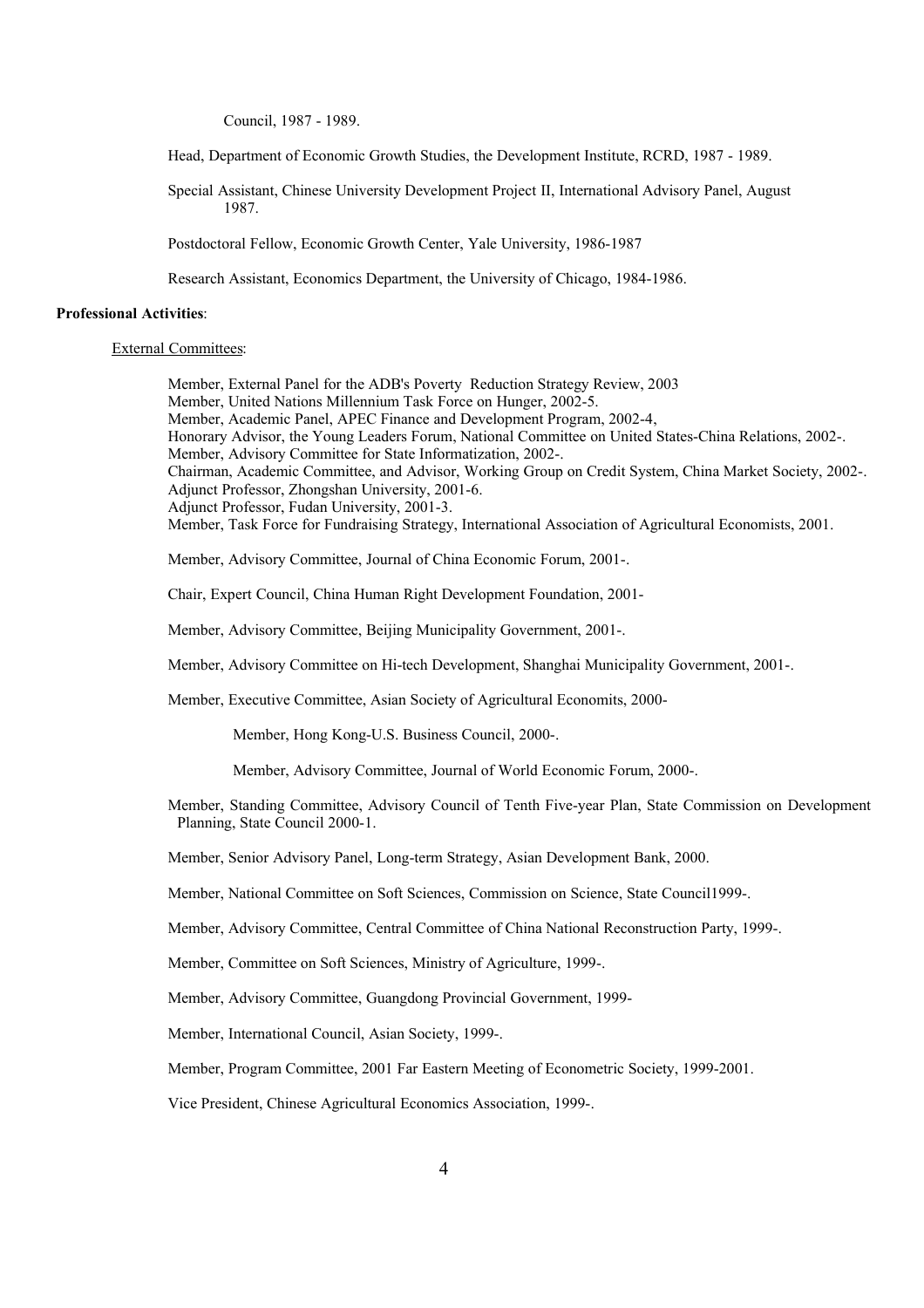Member, Advisory Council, Development Institute, Asian Development Bank, 1998-.

- Member, International Advisory Committee for 2020 Vision for Food, Agriculture, and the Environmental Initiative, International Food Policy Research Institute, 1998-.
- Member, Technical Advisory Committee, Consultative Group on International Agricultural Research, 1997-1998.
- Member, Committee for 1997 CGIAR Chairman Award for Promising Young Scientist.
- Member, Council of Fellows, Chinese Economists Society (USA), 1997-.
- Member, Academic Committee, XXIV International Agricultural Economists Association Congress.
- Member, Program Committee, Far Eastern Meeting of Econometric Society, 1997.
- Member, International Advisory Committee, Center for Chinese Agricultural Policy, Chinese Academy of Agricultural Sciences, 1996-.
- Member, Council of the East Asian Economic Association, 1996-.
- Member, Working Group on the Future of the OECD, the Reinventing Bretton Woods Committee, 1996-.
- Member, High-level Advisory Panel, Economic and Social Department, Food and Agricultural Organization of the United Nations, Rome, 1995-.
- Member, Program Committee, Eleventh International Economic Association Congress, Tunis, December 17-22, 1995, and editor for the Conference's Proceedings.
- Member, the Program Committee for the International Economic Association Round Table Conference on "The Institutional Foundation of Economic Development in East Asia," Nov. 1996.
- Member, Program Committee, the Economy and Environment Program for Southeast Asia, International Center for Economic Growth, Singapore, 1994-
- Member, Steering Committee of the Network for Agricultural Policy for Asia and the Pacific, FAO, 1993-.

Member, Steering Committee, Pacific Trade and Development Conference, 1993-.

### Advisory Services:

Consultant, Agriculture/Natural Resources Strategy Study, Asian Development Bank, 2002 Consultant, World Development Report, World Bank, 2002. Consultant, Rural Poverty Research Project, Asian Development Bank, 1999. External Advisor, the Study of Rural Asia, Asian Development Bank, 1998.

Member, Outside Expert Review Panel, World Development Report 1996: From Plan to Market, August 1995-June 1996.

Specialist, Hong Kong Research Grants Council, 1995-.

Consultant, World Bank, 1986-90, 1993-.

Adviser, Regional Network on Agricultural Policy and Planning for Asia and the Pacific, Food and Agricultural Organization, United Nations, 1993.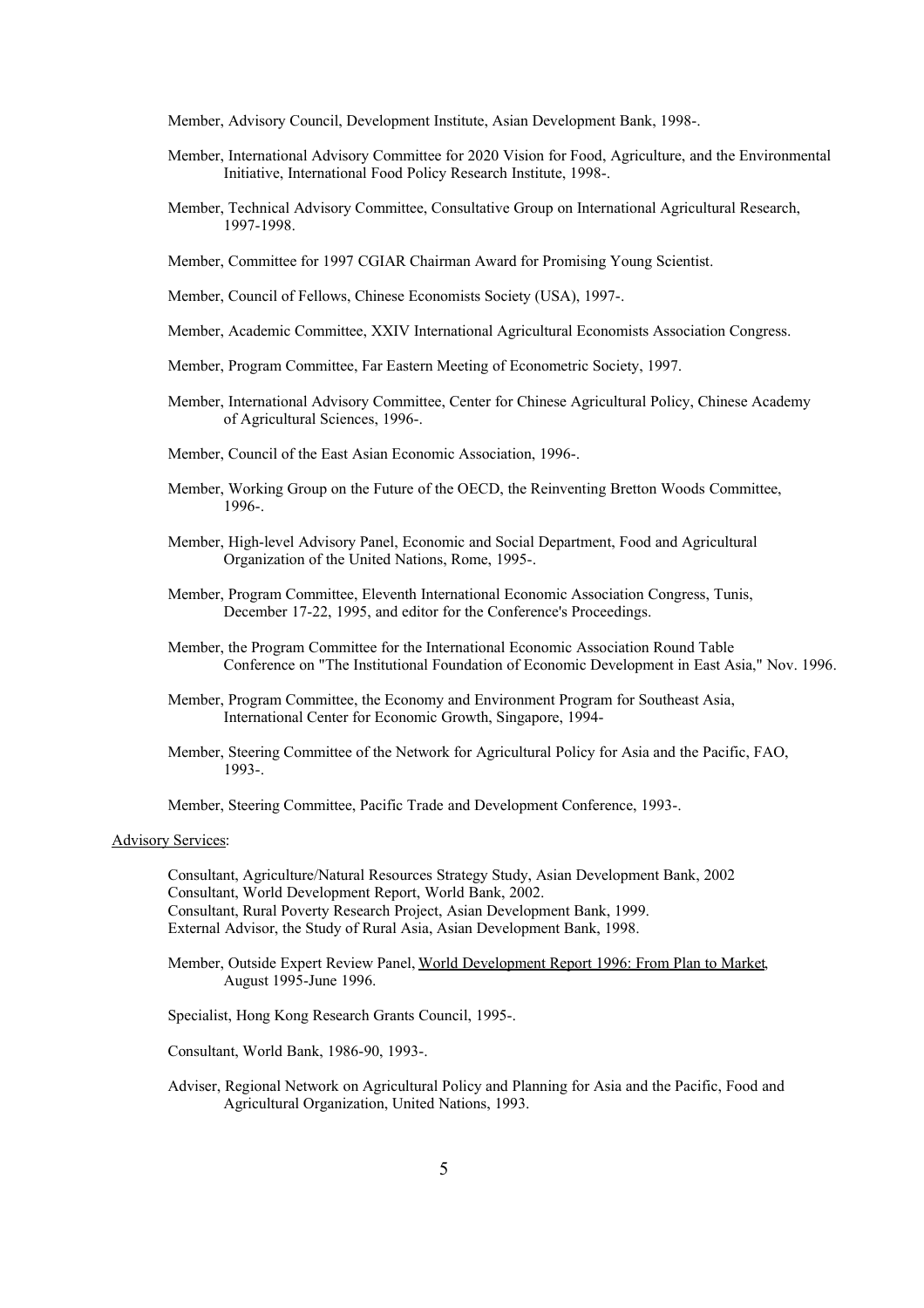Consultant, International Rice Research Institute, 1992.

#### Editorial Services:

- Member, Editorial Board, Journal of the Asian Pacific Economy, 2003- Member, Editorial Board, International Journal of Development Issues, 2002-.
- Member, Editorial Board, China: An International Journal, 2002-.
- Chair, Editorial Advisory Board, China Economic Quarterly, 2001-.
- Member, Editorial Board, World Bank Economic Review, 2000-.
- Member, Editorial Board, The China Review, 2000-.
- Member, International Advisory Committee, Development and Society, 1999-.
- Member, Advisory Editor, Asian Journal of Agricultural Economics: The Journal of the Asian Society of Agricultural Economists, 1997-.
- Member, International Advisory Board, Asian-Pacific Economic Literature, 1997-.
- Member, Editorial Board, Asian Case Research Journal, 1996-.
- Member, Editorial Board, Seoul Journal of Economics, 1996-.
- Member, Editorial Board, Jingji Yanjiu (Economic Research), 1996-.
- Member, Editorial Board, Pacific Economic Review, 1995-.
- Member, Editorial Advisory Board, Hong Kong Journal of Business Administration, 1995-.
- Associate Editor, Agricultural Economics: The Journal of the International Association of Agricultural Economists, 1995 - 97.
- Member, Editorial Advisory Board, China Economic Review, 1994-.
- Member, Editorial Advisory Board. Agricultural Economics: The Journal of International Association of Agricultural Economists, 1992-94.
- Member, Academic Advisory Board, China Quarterly Journal of Social Science (Hong Kong), 1992.
- Member, Editorial Board, Zhongguo Nongcun Jingji (China Rural Economy), 1990-.
- Member, Editorial Board, Jingji Yu Shehui Tizhi Bijiao Zazhi (Journal of Comparative Economic and Social System), 1988.

### External Review:

Reviewer for Agricultural Journal, American Economic Review, Australian Journal of Agricultural and Resources Economics, Review of Economics and Statistics, American Journal of Agricultural Economics, Chinese Economic Review, Economic Enquiry, Economic Development and Cultural Change, Hong Kong Journal of Business Administration, International Economic Review, Journal of Comparative Economics, Journal of Development Economics, Journal of Development Studies, Journal of Political Economy.

External Examiner, Chinese University of Hong Kong, 1993-.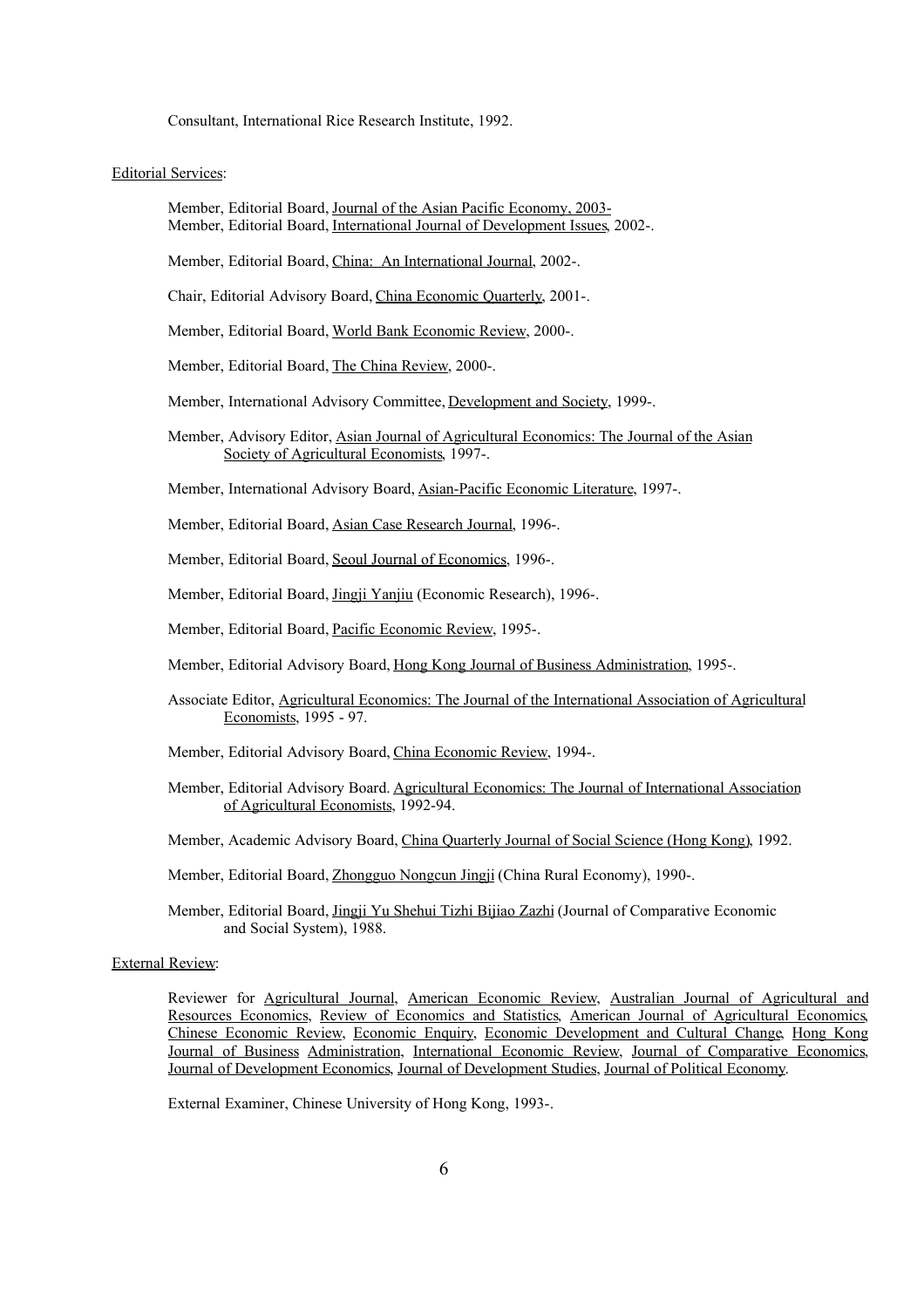External Examiner, University of Adelaide, 1995-.

External Examiner, Australian National University, 1997.

External Examiner, Institute of Social Science, Netherlands, 1997.

#### Memberships:

American Economic Association American Agricultural Economic Association Chinese Economists Society (US) East Asian Economic Association Econometric Society International Association of Agricultural Economists Royal Economic Society Association for Comparative Economic Studies Economic History Association

## **Dissertation**:

"The Household Responsibility System in China's Agricultural Reform: A Study of the Causes and Effects of An Institutional Change."

Committee: D. Gale Johnson (Chairman), Theodore W. Schultz, Sherwin Rosen.

# **Publications**:

Refereed Journals (English):

"Development Strategy, Viability, and Economic Convergence,"Economic Development and Cultural Change*,* Vol. 51, No. 2 (January 2003): 277-308.

- "WTO Accession and Financial Market Reform in China," the Cato Journal, Vol. 21, No. 1 (Spring/Summer 2001): 13-9.
- "The Current Deflation in China: Causes and Policy Options," Asian Pacific Journal of Economics and Business, Vol. 4, No. 2 (December 2000): 4-21.

"WTO Accession and China's Agriculture," China Economic Review, Vol. 11, No. 4 (2000), pp. 405- 8.

"Fiscal Decentralization and Economic Growth in China". Economic Development and Cultural Change Vol. 49, No. 1 (October 2000), pp. 1-20 (with Zhiqiang Liu).

"Food Availability, Entitlements and the Chinese Famine of 1959-61". Economic Journal, Vol. 110, No. 460, January 2000, pp. 136-158 (with Dennis Tao Yang).

"Consequences des Reformes Economicques sur les Disparites Regionales en Chine" Revue d'Economie du Development, 1-2, 1999: 7-32.

"Policy Burdens, Accountability, and the Soft Budget Constraint". American Economic Review : Papers and Proceedings, Vol. 89, No. 2 (May 1999), pp. 426-31 (with Guofu Tan).

"Technological Change and Agricultural Household Income Distribution: Theory and Evidence from

China." Australian Journal of Agricultural and Resource Economics (June 1999).vol. 43, No. 2, pp. 179-194.

"Fair Competition and China's State-owned Enterprises Reform". MOCT-MOST: Economic Policy in Transitional Economies, Vol. 9, No. 1 (1999), pp. 61-74. (with Fang Cai and Zhou Li).

"On the Causes of China's Agricultural Crisis and the Great Leap Famine,"China Economic Review Vol 9, No. 2 (Fall 1998), pp. 125-40.

"Competition, Policy Burdens, and State-owned Enterprise Reform". American Economic Review: Papers and Proceedings, Vol. 88, No. 2 (May 1998), pp. 422-27.

"Institutional Reforms and Dynamics of Agricultural Growth in China,"Food Policy , Vol. 22, No. 3 (1997), pp. 201-12.

"The Lessons of China's Transition to a Market Economy,"Cato Journal, Vol. 16, no. 2 (fall, 1996): 201-31. "Current Issues in China's Rural Areas" Oxford Review of Economic Policy, Vol. 11, No. 4 (January 1996), pp. 85-96.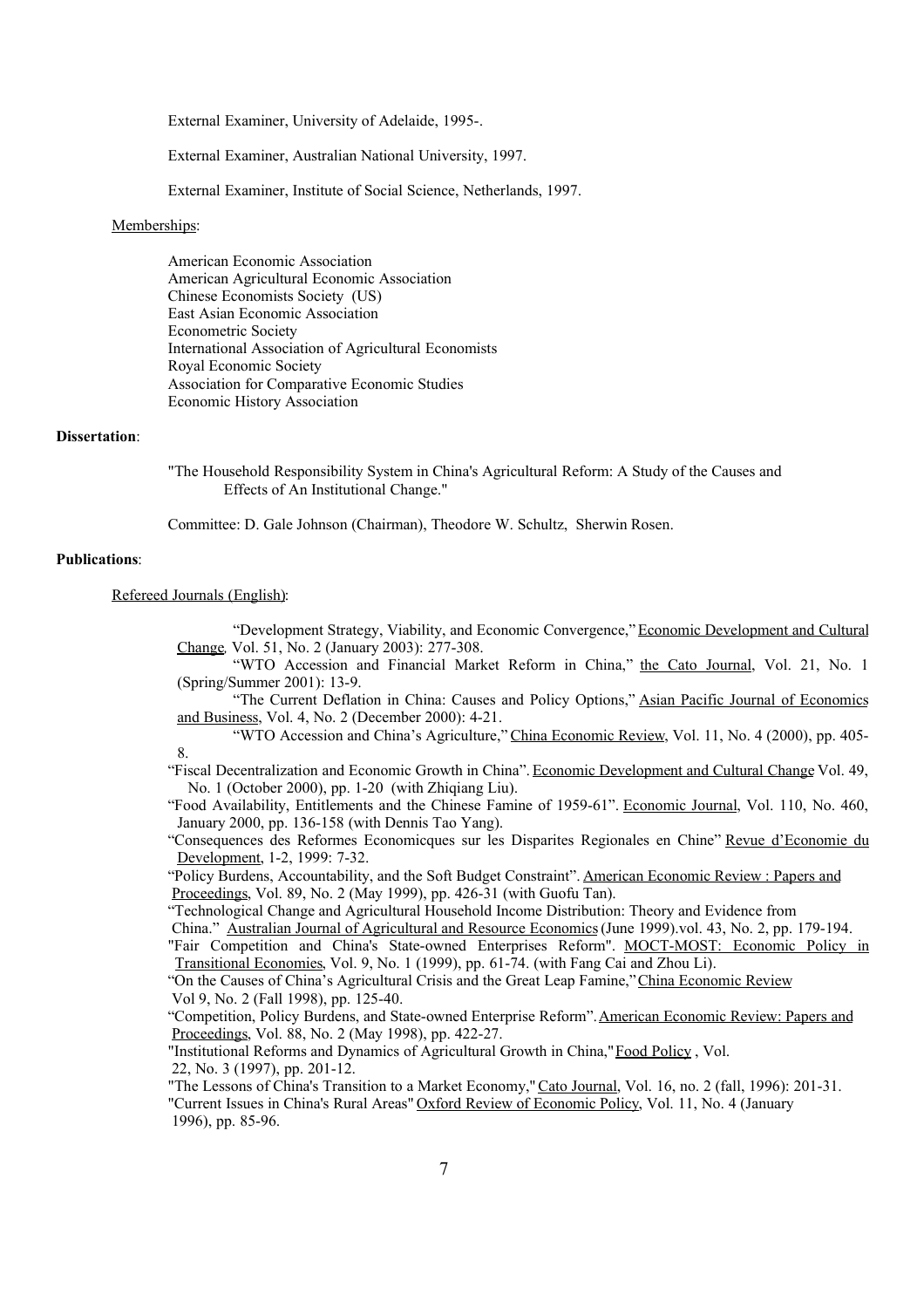"China's Regional Grain Self-sufficiency Policy and Its Effect on Land Productivity."Journal of Comparative Economics, vol. 21 (1995): 187-206. (with Q. James Wen).

"Endowments, Technology and Factor Markets: A Natural Experiment from China's Rural Institutional Reform." American Journal of Agricultural Economics, vol. 77 No. 2 (May 1995): 231-242. "Can China's Mini-bang Succeed?" Contemporary Economic Policy, vol 13 (January 1995): 10-14. "The Needham Puzzle: Why the Industrial Revolution Did Not Originate in China?" Economic

Development and Cultural Change 41 (January 1995): 269-92.

"The Impacts of Hybrid Rice on Input Demand and Productivity: An Econometric Analysis," Agricultural Economics, Vol. 10 (1994): 153-64.

"Exit Rights, Exit Costs, and Shirking in the Theory of Cooperative Team: A Reply" (a reply to a symposium on my 1990 JPE article) Journal of Comparative Economics 17 (June 1993): 504-20. "The Determinants of Farm Investment and Residential Construction in Post-Reform China,"

Economic Development and Cultural Change (with Feder, Lau, and Luo) vol. 41 (October 1992): 1-26.

"Hybrid Rice Innovation in China: a Study of Market-Demand Induced Innovation in a Centrally -Planned Economy," Review of Economics and Statistics, vol. 74 (February 1992):14-20.

"On the Development Strategy of an Externally Oriented Economy."Chinese Economic Studies, 25 (Spring 1992): 53-66.

"Rural Reforms and Agricultural Growth in China,"American Economic Review, 82 (March 1992): 34-51.

"Public Research Resource Allocation in Chinese Agriculture: A Test of Induced

Technological Innovation Hypotheses," Economic Development and Cultural Change vol. 40, no.1 (October 1991): 55-74.

"Supervision, Peer Pressure, and Incentives in a Labor-Managed firm," China Economic Review 2 (October 1991):213-29.

"Education and Innovation Adoption in Agriculture: Evidence from Hybrid Rice in China,"American Journal of Agricultural Economics, vol 73 (August 1991): 713-24.

"The Household Responsibility System Reform and the Adoption of Hybrid Rice in China,"Journal of Development Economics, vol. 36 (July 1991): 353-72.

"Prohibition of Factor Market Exchanges and Technological Choice in Chinese Agriculture,"Journal of Development Studies vol 27 (July 1991): 1-15.

"Collectivization and China's Agricultural Crisis in 1959-1961," Journal of Political Economy, Vol. 98 (December 1990): 1228-1252. (The Journal of Comparative Economics published in Vol. 17 [June 1993] a six-article symposium on this paper).

"The Relationship between Credit and Productivity in Chinese Agriculture: An Application of a Microeconomic model of Disequilibrium." American Journal of Agricultural Economics (with Feder, Lau, and Luo) vol. 72 (December 1990).

"An Economic Theory of Institutional Change: Induced and Imposed Change,"Cato Journal, Vol.9 (September 1989): 1-33.

"Agricultural Credit and Farm Performance in China," Journal of Comparative Economics, 13 (1989): 508-26 (with Feder, Lau, and Luo).

"The Household Responsibility System in China's Agricultural Reform: A Theoretical and Empirical Study," Economic Development and Cultural Change, vol. 36 (April 1988): S199-S224.

"The Household Responsibility System Reform in China: A Peasant's Institutional Choice,"American Journal of Agricultural Economics vol. 69 (May 1987): 410-15.

Chapters in Books (English)

"WTO Accession and Chinese Agriculture," in T.W. Mew, S.S. Brar, S. Peng, D. Dawe, and B. Hardy eds,*/rice Science: Innovations and Impact of Livelihood,"* IRRI, Las Banos, Philippines, pp. 957-63.

"Social Consequences of Economic Reform in China: Analysis of Regional Disparity in the Transitional Period," in Mary-Francoise Renard ed. China and Its Regions: Economic Growth and Reform in Chinese Province, Cheltenham, UK: Edward Elgar, 2002, pp.33-56.

"Fiscal Decentralization and Economic Growth," in John Wong and Ding Lu, eds. *China's Economy into the New Century: Structural Issues and Problems*, Singapore: Singapore University Press and New Jersey: World Scientific, 2002, pp, 147-174.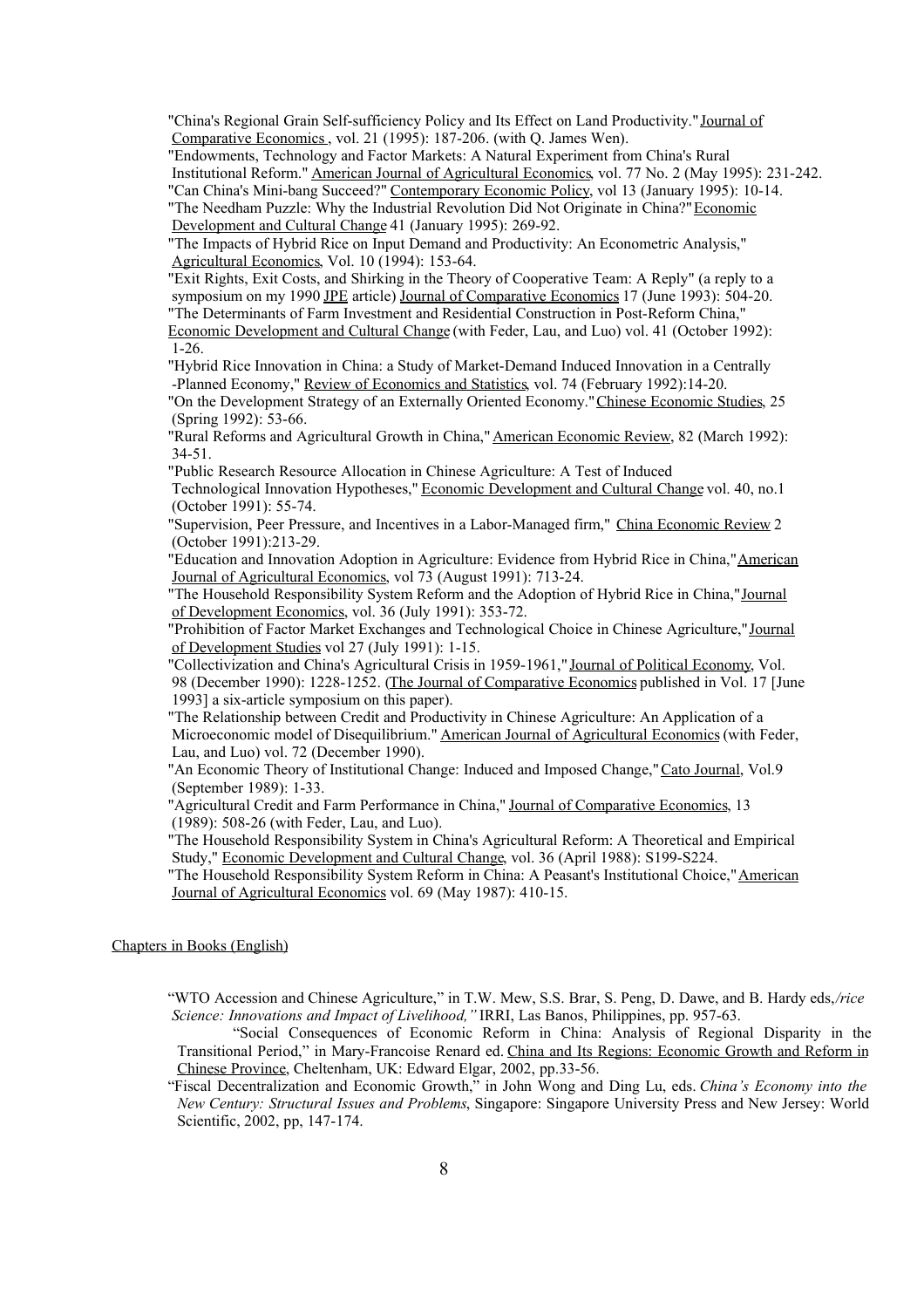- "Pre-reform Economic Development in China." Ross Garnaut and Yiping Huang. Eds. Growth Without Miracles, Oxford: Oxford University Press, May 2001..
- "WTO Accession and China's SOE Reform," in Kyung Tae Lee, Justin Yifu Lin, and Si Joong Kim eds. (2001), China's Integration with the World Economy: Repercussions of China's Accession to the WTO, Seoul, Korea: Korea Institute for International Economic Policy.
- "Chinese Rural Industrialization in the Context of the East Asian Miracle," in Joseph E. Stigilitz and Shahid Yusuf eds. Rethinking the East Asian Miracle, Oxford and New York: the Oxford University Press, 2001, pp. 143-95.
- "Collectivization and China's Agricultural Crisis in 1959-1961," in Dreze, Jean, ed. The Economics of Famine, Cheltenham, U.K: Elgar Reference Collection, International Library of Critical Writings in Economics, vol. 101, 2000, pp. 386-410.
- "Economic Reform and Development Strategy in China" Peter Drysdale and Ligang Song, China's Entry to the WTO: Strategic issues and quantitative assessments, Routledge Taylor & Francis Group, 2000,pp30-52
- "The Financial and Economic Crisis in Asia: Causes and Long-term Implications," The New Social Policy Agenda in Asia: Proceedings of the Manila Social Forum, Manila: Asian Development Bank, 2000, pp. 9-17.
- "Comparative Advantage Development Strategy and the Economic Development of Taiwan," in Erik Thorbecke and Henry Wan, eds. Taiwan's Development Experience: Lessons on Roles of Government and Market, Boston+ Kluwer Academic Publishers, 1999., pp. 157-62.
- "An Economic Theory of Institutional Change" in Colin Barlow ed. Institutions and Economic Change in Southeast Asia: The Context of Development from the 1960s to the 1990s Cheltenham, UK; Northampton, MA : Edward Elgar, 1999, pp.8-22.
- "China: Farming Institutions and Rural Development," in Mieke Meurs, ed. Many Shades of Red, New York: Rowman & Littlefield, 1999, pp. 151-83.
- "How to Achieve Food Security: Lessons from China," Attaining the World Food Summit's Objectives through a Sustainable Development Strategy, Geneva: Inter-Parliamentary Union, and Rome: FAO, 1999, pp. 54-58.
- "Transition to a Market-oriented Economy: China versus Eastern Europe and Russia." In Yujiro Hayami and Masahiko Aoki eds. The Institutional Foudnation of East Asian Economic Development, IEA Conference Volume 127, London: MacMillan Press, 1998 and New York: St. Martin's Press, 1998, pp. 215-247.
- "Agricultural Development and Reform in China" in Carl K. Eicher and John M. Staatz, eds. International Agricultural Development, 3<sup>rd</sup> edition, Baltimore and London: Johns Hopkins University Press, 1998, pp. 523-38.
- "Rice Production Constraints in China,"in N.G. Dowling, S.M. Greenfield, and K.S. Fisher, edsSustainability of Rice in the Global Food System, Davis, CA. USA: Pacific Basin Study Center and Manila, Philippines: International Rice Research Institute, 1998, pp. 335-56.
- "The Current State of China's Economic Reforms." In James A. Dorn, ed. China in the New Millennium, Washington, D.C.: Cato Institute, 1998, pp. 39-74.
- "What Can We Learn From China's Economic Reform?" in Justin Yifu Lin, ed. Contemporary Economic Issues, Volume 1: Regional Expereience and System Reform (Proceedings of the 11<sup>th</sup> World Congress of International Economic Association, Tunis, IEA Conference Volume No. 121), London: MacMillan Press and New York: St. Martin's Press, 1998, pp. 147-63.
- "China's Grain Economy: Past Achievements and Future Prospect." In T.C. Tso, Francis Tuan, and Miklos Faust eds. Agriculture in China: 1949-2030. Beltsville, MD: IDEALS, 1998., pp. 127-58.
- "China and the Global System," in Peter Drysdale and David Vines eds.Europe, East Asia and Apec: A Shared Global Agenda? Cambridge: Cambridge University Press, 1998, pp. 257-62.
- "State Intervention, Ownership and State Enterprise Reform in China." In Rong-I Wu and Yun-Peng Chu eds. Business, Markets and Government in the Asia Pacific: Competition Policy, Convergence and Pluralism, in Peter Drysdale ed. Pacific Trade and Development Conference Series, London and New York: Routledge,
- 1998.
- "Issues in China's Economic Reform: Roots and Options" Shui On Centre for China's Bunisess and Management and School of Business and Management, Research Reports on Doing Business in China: Current
- Issues, Hong Kong University of Science and Technology, 1997.
- "The Role of Agriculture in the Transition Process in China." in Jonathan Kydd, Sophia Davidova, Miranda Mackay, Thea Mech eds. The Role of Agriculture in the Transition Process Towards a Market Economy. New York and Geneva: United Nations, 1997.
- "China's Food Economy: Past Performance and Future Trends." in Wolfgang Michalski ed.China in the 21st Century: Global Long-term Implications, Paris: OECD, 1996.
- "Rice Production Constants in China," in Robert Evenson et al eds,Rice Research in

Asia, Wallingford, UK: Cab International, 1996. (with Michael Minggao Shen).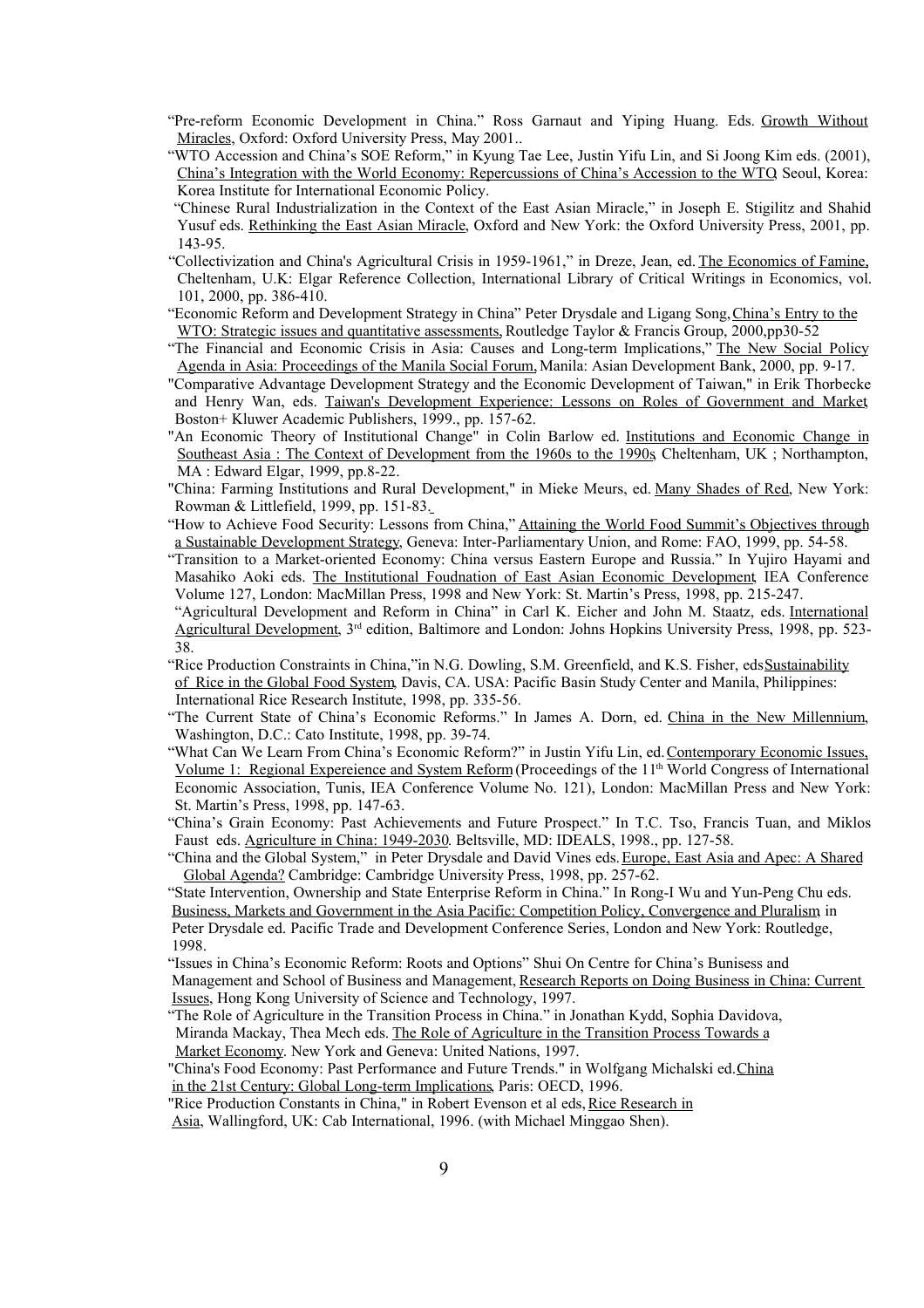"Rice Blast Disease in China," in Robert Evenson et al eds, Rice Research in Asia, Wallingford, UK: Cab International, 1996 (with Michael Minggao Shen).

"Inflation and Growth in China's Transition: An Analysis and Comparison with EE/FSU," in Robert Mundell ed. Inflation and Growth in China's Reform, Washington, D.C.: IMF, 1996.

"Success in Early Reform: Setting the Stage." in Ross Garnaut and Guo Shutian and Ma Guonan, eds. The Third Revolution in the Chinese Countryside. Cambridge: Cambridge University Press, 1996.

"Competition and China $\square$ s State-Owned Enterprise Reform" in Sadao Nagaoka ed. Industrial Transition in China and Russia, Tokyo: Nihon Ryoronsha, 1996).

"Dutch Disease, Taiwan Success, and China Boom" in Linda Ng and Chyau Tuan, eds.Three Chinese Economies, China, Hong Kong and Taiwan: Challenges and Opportunity. Hong Kong: Chinese University Press, 1996.

"Household Farm, Cooperative Farm, and Efficiency: Theory and Evidence from Chinese Experience," in John M. Antle and Daniel A. Summer eds.The Economics of Agriculture: Papers in Honor of D. Gale Johnson (Vol. 2), Chicago: the University of Chicago Press, 1996.

"Institutions and Economic Development." in T. N. Srinivasan and Jere Behrman eds. Handbook of Development Economics, Vol. 3, North Holland, 1995 (with Jeff Nugent).

"The Nature and Impact of Hybrid Rice in China," in Keijiro Otsuka and Cristina C. David, eds. Modern Rice Technology and Income Distribution in Asia, Boulder, Colorado: Lynne Rienner, 1994. "The Nascent Credit Market in Rural China," in Karla Hoff, Avishay Braverman, and Joseph Stiglitz eds. The Economics of Rural Organization: Theory, Practice, and Policy, Oxford University Press, 1993 (with Feder, Lau, and Luo).

"Cooperative Farming and Efficiency: Theory and Experience from China," in Csaba Csaki and Yoav Kislev ed. Agricultural Cooperatives in Transition, Boulder: Westview, 1993, 207-226.

"Agricultural Reform in a Socialist Economy: the Experience of China," in A. Braverman, K. Brooks, and Csaba Csaki eds., The Agricultural Tradition in Central and Eastern Europe and the

Former U.S.S.R., Washington, D.C.: World Bank, 1993, 292-314 (with R. Burcroff and G. Feder). "Poverty, Resources and Fertility: The Household As a Reproductive Partnership, A Comment" in A. B. Atkinson, ed. Alternatives to Capitalism, New York: St. Martin's Press in association with IEA 1993, 246-248.

"Rural Reform and Development." in Ross Garnaut and Liu Guoguang eds. Economic Reform and Internationalization: China and the Pacific Region. St. Leonards, NSW, Australia: Allen & Unwin, 1992.

"Farming Institution and Technological Choice in Chinese Agriculture," P. Calkins, W. Chern, and F. Tuan eds, Rural Development in Taiwan and Mainland China, Boulder, Colorado: Westview, 1991: 91-103.

"Farming Institution, Food Policy, and Agricultural reforms in China," inSharing Innovation: Global Perspectives on Food, Agriculture and Rural Development, Washington, D.C.: Smithsonian Institution Press, 1990.

"Rural Reform in China: Retrospect and Prospect," in James Dorn ed. Economic Reforms in China: Problems and Prospect, Chicago: University of Chicago Press, 1990.

"China's Agricultural Development: Recent Experience and Policy Issues," in Carl K. Eicher and John Staatz eds. Agricultural Development in the Third world, Baltimore: Johns Hopkins University Press, 1989 (with Yao and Wen).

"The Household Responsibility System in China's Rural Reform," in Allen Maunder and Alberto Valdes eds. Agriculture and Governments in An Interdependent World: Proceedings of the Twentieth International Conference of Agricultural Economists, Hants, England: Dartmouth, 1989.

"Rural Factor Markets in China after the Household Responsibility System Reform," in Bruce Reynolds, ed. Chinese Economic Policy, New York: Praeger 1989.

"The Impacts of the Household Responsibility System Reform on China's Agricultural Production," in M. Jan Dutta, Pei-Kang Chang, and Shao-Kung Lin eds. China's Modernization and Open Economic Policy, Greenwich, CT: Jai Press, 1989.

# Journals (Chinese):

"Economic Development Strategy and Regional Income Disparities," *Jingji Yanjiu* (Economic Research), 2003 No. 3.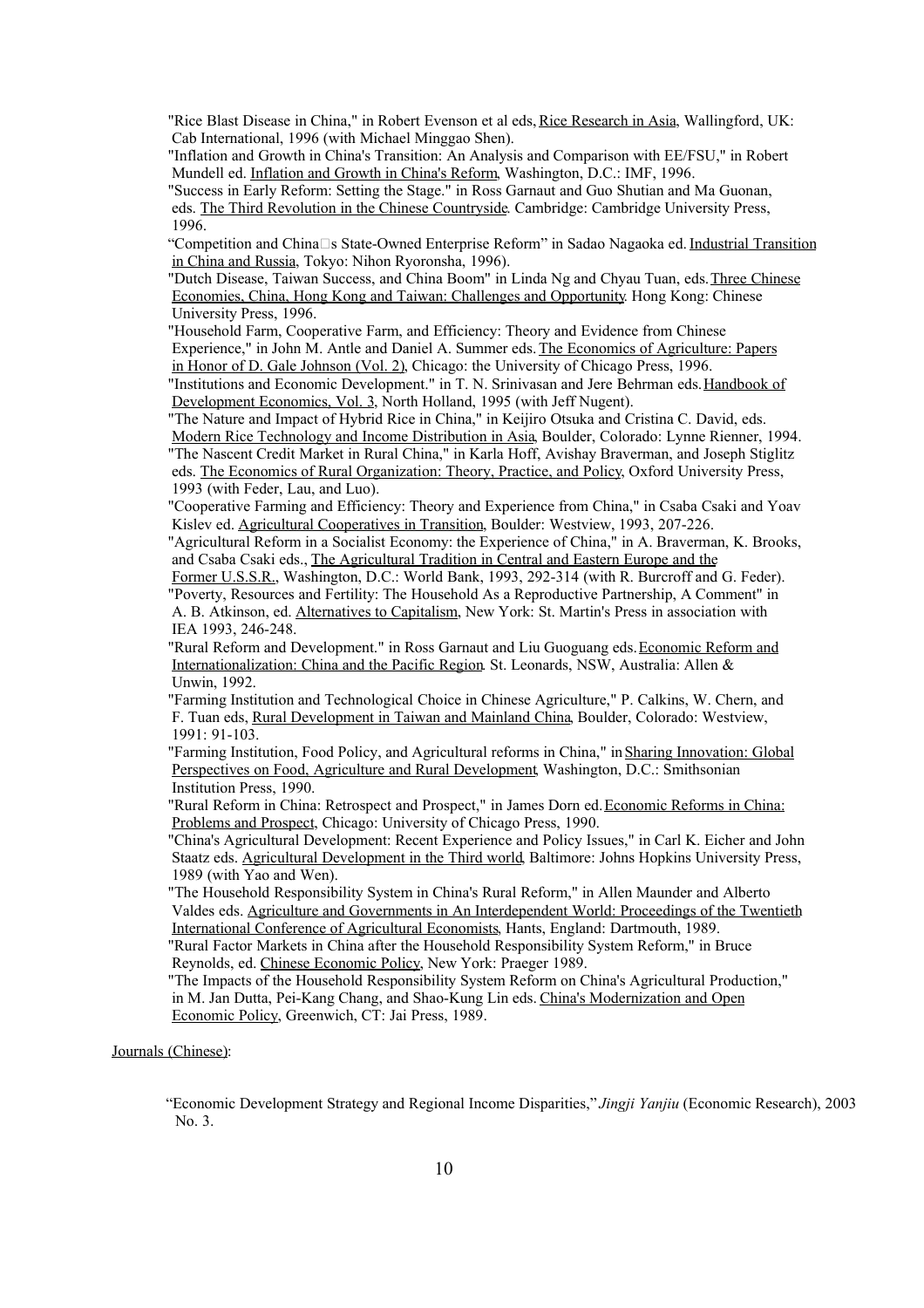- "Economic Development and Chinese Culture,"*Zhanlue yu Guangli* (Strategy and Management), 2003 No. 1.
- "Rural Problems and Future Rural Development in China," *Nongye Jingji Wenti*, (Issues in Agricultural Economics), 2003 No. 1.
- "Economic Development Strategy, Equity, and Efficiency,"*Jingjixue Jikan* (China Economic Quarterly), Vol. 2, No. 2 (January 2003).
- "Viability, Transition, and Reflection of Neo-classical Economics," *Jingji Yanjiu* (Economic Research), 2002 No. 12.
- "How to Develop Small and Medium Banks," *Caijing* (Finance), Nov. 5, 2002.
- "New Thoughts Are Needed for Solving Rural Poverty," *Beijing Daxue Xuebao* (Peking University Bulletin), 2002 No. 5.
- "China's Urban Development and Rural Modernization," *Beijing Daxue Xuebao* (Peking University Bulletin), 2002 No. 4.
- "China's Development and the Future of Asia," *Xueshu Yuekan* (Academic Monthly), Oct. 2002.
- "Comparative Advantage and Poverty Reduction,"*Liaowang* (Perspective), April 8, 2002.
- "Development Strategy, Viability and Economic Convergence," *Jingjixue Jikan* (China Economic Quarterly), Vol. 1, No. 2 (January 2002).
- "Viability and the Root of Transition Problems," *Jingji Shehui Bijiao* (The Economic and Social System Comparison), 2002 No. 2.
- "On the Future of Second Board in China's Stock Market, II" *Gaige* (Reform), 2002 No. 2.
- "An Centennial Review of Economics in China," *Jingjixue Jikan* (China Economic Quarterly), Vol. 1, No. 1 (October 2001).
- "The Impact of WTO Accession on China's Manufacture Sectors", *Hongguan Jingji Yanjiu* (Research on Macro Economics), 2001 No. 9.
- "Viability and State-own Enterprise Reform,' *Jingji Yanjiu* (Economic Research), 2001 No. 9.
- "The Prospect of Second Board in China's Stock Market,"*Ziben Shichang* (Capital Market), 2001 No. 8.
- "New Economy and Traditional Industry,"*Zhongguo Guoqing Guoli* (State Condition and Strength in China," 2001 No. 5.
- "The Marketization of State Assest," *Ziben Shichang* (Capital Market), 2001 No. 5.
- "Research Methodology and the Development of Economics in China," *Jingji Yanjiu* (Economic Research), 2001 No. 4.
- "Models of Financial Development,"*Ziben Shichang* (Capital Market) 2001 No. 3.
- "WTO Accession and State-owned Enterprise Reform," *Guangli Shijie* (Management World) 2001 No. 2.
- "The Development of Small and Medium Financial Institutions and the Finance of Small and Medium Enterprises," *Jingji Yanjiu* (Economic Research) 2001 No. 1.
- "The Impact of Globalization and Biotechnology in Asia-Pacific Regions,"*Nongye Jingji Wenti* (Issues in Agricultural Economics) 2001 No. 1.
- "Why Do Deflation and High Growth Happen Simultaneously?" *Shehui Kexue Zhanxian* (Social Sciences Frontier), 2000 No. 6.
- "Financial Integration and Asian Financial Crisis,"*Yuandong Jingji Huabao* (Far Eastern Economics) 2000 No. 12.
- "An Overview of China's Economic Research in 1999" *Jingji Yanjiu* (Economic Research) No. 11.
- "WTO and Mainland Economics," *Zhongguo Shiwu* (China Affairs) 2000 No. 2.
- "Comparative Advantage and the Development of Information Industry in China," *Shanghai Jingji Yanjiu* (Shanghai Economic Research) 2000 No. 9.
- "Viability, Policy Burden, Accountability and Soft-budget Constraints," *Jinji Shehui Tizhi Bijiao* (Comparison of Economic and Social Systems) 2000 No. 4.
- "The Prospect of Complete Circulation of State Stocks"*Ziben Shichang* (Capital Market) 2000 No. 8.
- "Price Cartel Should Be Prohibited," *Renmin Ribao* (People's Daily) July 17, 2000.
- "Rural Infrastructure Development and the Rural Market,"*Nongye Jingji Wenti* (Issues in Agricultural Economics) 2000 No. 7.
- "Small and Medium Banks and Financial Development,"*Zhongguo Jingmao Daokan* (China Herald of Economy and Trade) 2000 No. 8.
- "WTO Accession: Challenges and Opportunities," *Guoji Jingji Pinglun* (International Economic Review), 2000 No. 5.
- "Suggestions for Sustainable Development," *Gaige Neican* (Internal Reform Reference) 2000 No. 8.
- "New Rural Movement,"*Zhongguo Nongcun* (China's Villages) 2000 No. 4.
- "Debt-Stock Swap and State-owned Enterprise Reform,"*Ziben Shichang*, 2000 No. 4.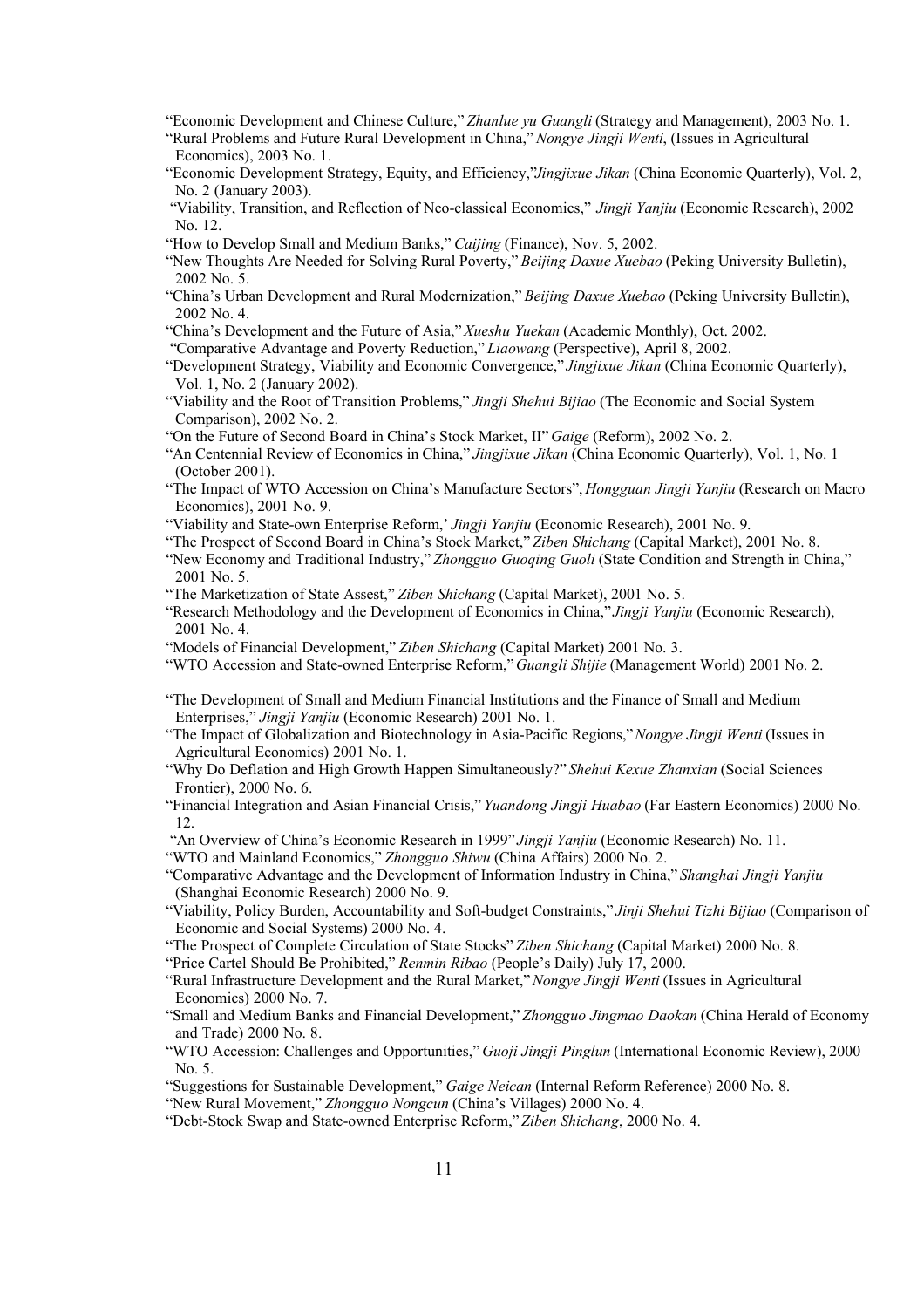"The Current Deflation in China: Causes and Options"*Ziben Shichang* (Capital Market) 2000 No. 2.

"The Direction of China's Financial System Reform,"*Zhongguo Jingmao Daokan* (China Herald of Economy and Trade) 1999 No. 17.

"Comparative Advantage and Economic Development: An Reinterpretation of East Asian Miracle,"*Zhongguo Shehui Kexue* (China Social Sciences) 1999 No. 5.

"Problems in China's Long-term Development,"*Zhongguo Jingmao Daokan* (China Herald of Economy and Trade) 1999 No. 5.

"Self Regulation in Price is Inappropriate" *Zhongguo Gaige* (China Reform) 1999 No. 1.

"Chinese Economy in the New Millennium," the Twenty-first Century, No. 51, February 1999, pp. 139-47. "Reform and Development: Lessons from East Asian Transition."Chinese Social Sciences Quarterly (Hong Kong) Autumn Issue, August 1998.

"China's Grain Supply Capacity in the Past and Future"Strategy and Management, 1998, No. 4, pp. 82-90.

"China's Regional Income Disparity: Trend and Causes" Jingji Yanjiu (Economic Research), No.6, 1998.

"Experiences and Lessons from Southeastern Asian Financial Crises and Industrial Development Policy of China." Economic Science (Bimonthly), 1998, no. 2, serial no. 106.

"On the problems of and policy options for China's State-owned Enterprise: A Response to the Critiques." Chinese Social Sciences Quarterly, Winter 1997.

"On the Relationship between the Connotation of Modern Enterprise System and the Aim of Stateowned Enterprise Reform" Jingji Yanjiu (Economic Research), 1997, No. 3.

"On the Relationship between future Supply and Demand of China's Grain"Liaowang Zhoukan (Outlook Weekly), No. 35 (1996).

"Localization, Formalization, and Internationalization: Celebration for the 40th Anniversary ofJingji Yanjiu" Jingji Yanjiu (Economic Research), No. 10 (1995).

"The Current Problems and Policy Options in China's Rural Economy," Jingji Yanjiu (Economic Research), No. 6, 1995.

"The Core for State Enterprise Reform is to Create A Fair Competition," Gaige (reform), No. 5, 1995.

"A Study on Grain Yield Potential and Research Priority" Zhongguo Nongcun Guancha (Chinese Rural Observation), No.2 (March 1995).

"Grain's Yield Potential and Prospect for Output Increase in China,"People's Daily, March 10, 1995. "The Choice of Development Strategy is the Key to the Success of Reform and Development," Jingji Kexue (Economic Science), No. 3, 1994. (also appeared in the Xinhua Digest, no. 9, 1994).

"State, Industrial Policy and Economic Development,"China Industrial and Commercial Time, April 5, 1994.

"Some Theoretical Issues Related to Current Market Economy Reforms in Rural China,"Economics News, March 3, 1994.

"Let's Work Together to Build Chinese Economist's Century," Economics News, January 27, 1994. "An Analysis of the Situation of Grain Market in 1993 and the Policy of Liberalizing the Price While

Guaranteeing the Quantity of Purchase." Economics News, January 20, 1994.

"Changing the Strategic Goal is China's Key to the Road of Giant Dragon,"Mingpao, January 13, 1994.

"A Lesser-making Power for the State-owned Enterprises and Guarding Against Encroachment by Management Power on Ownership" Economic Herald (Bimonthly), 1993, no. 6.

"On China's Gradual Approach to Economic Reform," Jingji Yanjiu (Economic Research, monthly), No. 9, 1993.

"The Comparison and Selection of Direct Finance by Stocks and Indirect Finance by Bank,"Jinrong Yanjiu (Journal of Financial Research) No. 5, 1993.

"Reforming the Financial Policy and System So As to Put the Economy on a Virtual Circle,"Gaige (Reform), No. 3, 1993.

"The Main Issues and Solutions of the Current Economic Reforms," Liaowang Zhoukan (Outlook Weekly, overseas edition), No. 10, 1993.

"The Precondition for Market Development: Changing the Functions of Government," Zhongguo Nongmin (Chinese Peasant, monthly), No. 2, 1993.

"Reforms and Development in China's Socialist Economy"China Social Sciences Quarterly (Hong Kong), Vol. 1 No. 1. (November 1992).

"On the Relationship between Share-holding System and Reforms of Large and Medium State-owned Enterprises,"Jingji Yanjiu (Economic Research, monthly), no. 9, 1992.

"Market Development: The Mainline of Rural Reforms in 1990s" Nongye Jingji Wenti (Agricultural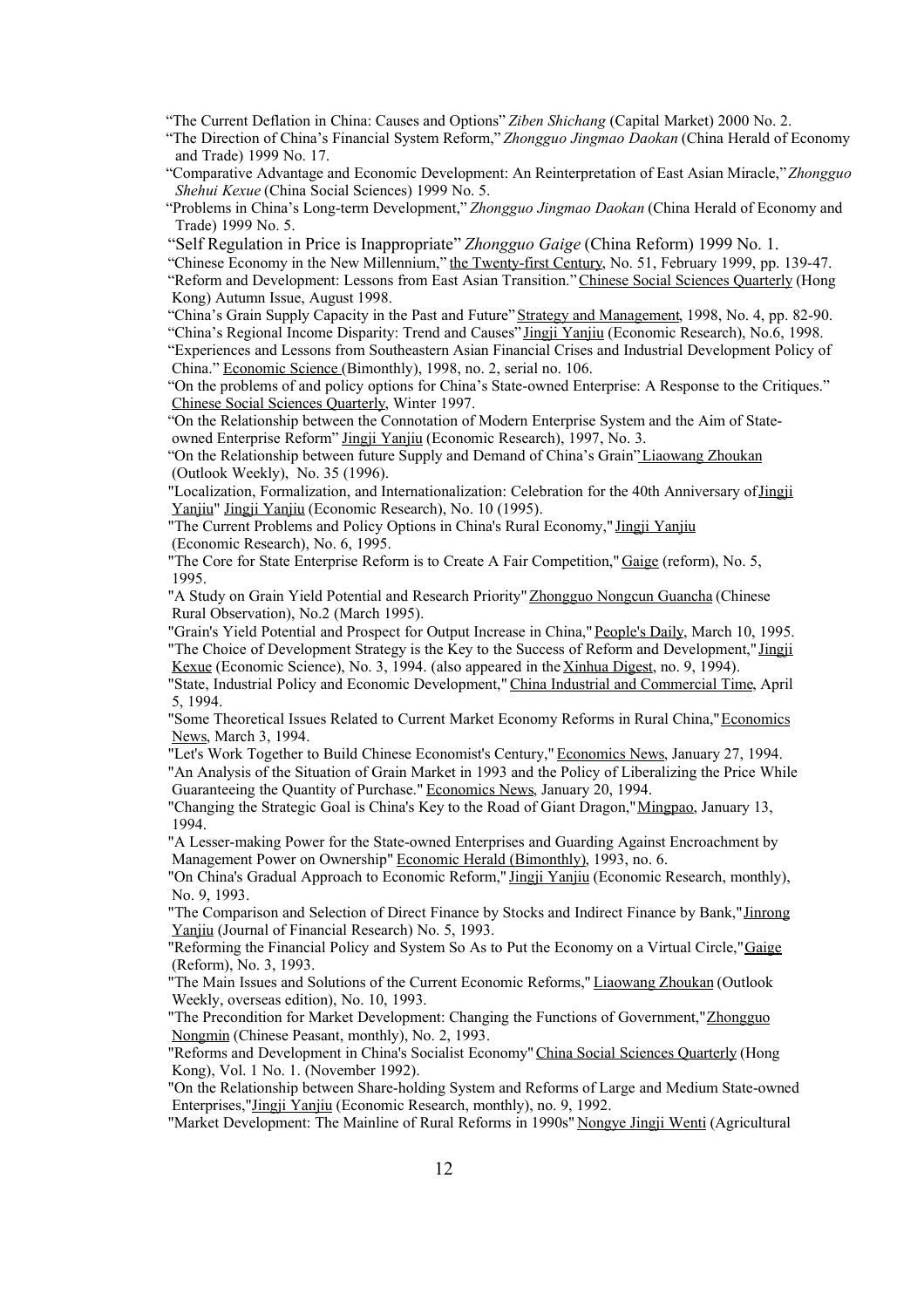Economic Problems), No. 9, 1992.

"Building Socialism with Chinese Characteristics by Reforms and Development,"Lilun Cankao (Theoretical Reference), No. 5, 1992.

"Making the Correct Strategic Choices is the Key to Economic Development," Jingji Shehui Tizhi Bijiao (Journal of Comparative Social and Economic System, Bimonthly) No. 1, 1992.

"China's Agricultural Mechanization Movement," Nongye Jingji (Journal of Agricultural Economics) (Taiwan), Spring 1991.

"Technological Choice and Innovation in Chinese Agriculture." Jingji Shehui Tizhi Bijiao (Journal of Comparative Social and Economic System, Bimonthly), No. 2, 1990.

"The Major Economic Issues and the Way out in China's Economic Reform,"Zhongguo: Gaige Yu Fazhan (China: Development and Reform, Monthly), No. 7, 1989.

"On the Rational Sequences and Breakthrough Point of Economic Reform in China," Jingji Shehui Tizhi Bijiao (Journal of Comparative Social and Economic System, Bimonthly), No. 3, 1989.

"Plight and Choice: on the Development Strategy and Economic Reform in China,"Jingji Yanjiu (Economic Research, Monthly), No. 3, 1989.

"On Inflation and Its Way out in China," Fazhan Yanjiu Tongxun (Bulletin of Development Studies) No.2, 1989.

"A Survey of Western General Theory of Agricultural Development,"Nongye Jingji Wenti (Problems of Agricultural Economy, Monthly) No. 11, 1988.

"On the Grain Policy," Jingji Yanjiu (Economic Research, Monthly), No. 6, 1988.

"On the Outward-Oriented Development Strategy," Jingji Shehui Tizhi Bijiao (Journal of Comparative Social and Economic System, Bimonthly), No. 4, 1988.

"Small Peasant and Economic Rationality," Nongcun Jingji yu Shehui (Rural Society and Economy, Bimonthly), No. 3, 1988.

"On Institution and Institutional Changes" Zhongguo: Gaige Yu Fazhan (China: Development and Reform, monthly) No. 4, 1988.

"Trade Policy and Economic Development: On China's Development Strategy," Jingji Cankao (Economic Reference), March 8, 1988.

"Resource Allocation and Incentive Mechanism in a Labor-managed Firm,"The Chinese Intellectual, vol. 3, no.2 (winter, 1987): 54 - 59.

"Theodore W. Schultz" in Nobel Laureates in Economics. Sichuan: People's Press, 1986.

"A Marxian Approach to the Theory of Interest" Jinrong Yanjiu (Journal of Financial Research), November 1984.

"The Mechanism of Resource Allocation in a Socialist Economy" Jingji Yanjiu Cankao (Journal of Economic Research Reference), March 1982.

"On Market Socialism", Jingji Dongtai (Journal of Development in Economics), February 1981. "On Oskar Lang's Socialist Model" in Economic Thoughts: Papers in Honor of Professor Chen Daisun, Peking University Press, 1981.

### Book Review:

Review of Shenggen Fan and Philip G. Pardey, Agricultural Research in China: Its Institutional Development and Impact in Asian-Pacific Economic Literature (November 1993).

Review of L. Putterman, Peasants, Collectives, and Choice: Economic Theory and Tanzania's Villages, in Journal of Development Studies vol. 24 (1988).

## **Book**:

Institution, Technology and Agricultural Development in China, Shanghai: Shanghai Sanlian Shudian, 1992. (The book is awarded 1993 Sun Yefang Prize).

The China Miracle: Development Strategy and Economic Reform, Shanghai People's Publishing House and Shanghai Sanlian Sudian, 1994 (for Mainland China); The Chinese University of Hong Kong Press, 1995 (for overseas), 1996 (English edition), Tokyo: Nihon Hyo Ron Sha, 1996 (Japanese edition); and Seoul: Baeksan Press, 1996 (Korean edition); Ho Chi Minh City: Saigon Times, 1999 (Vietnamese edition); Paris: Economica, 2000 (French edition) (with Cai Fang and Li Zhou); Shanghai People's Publishing House and Shanghai Sanlian Sudian, 1999 ( revised version, for Mainland China).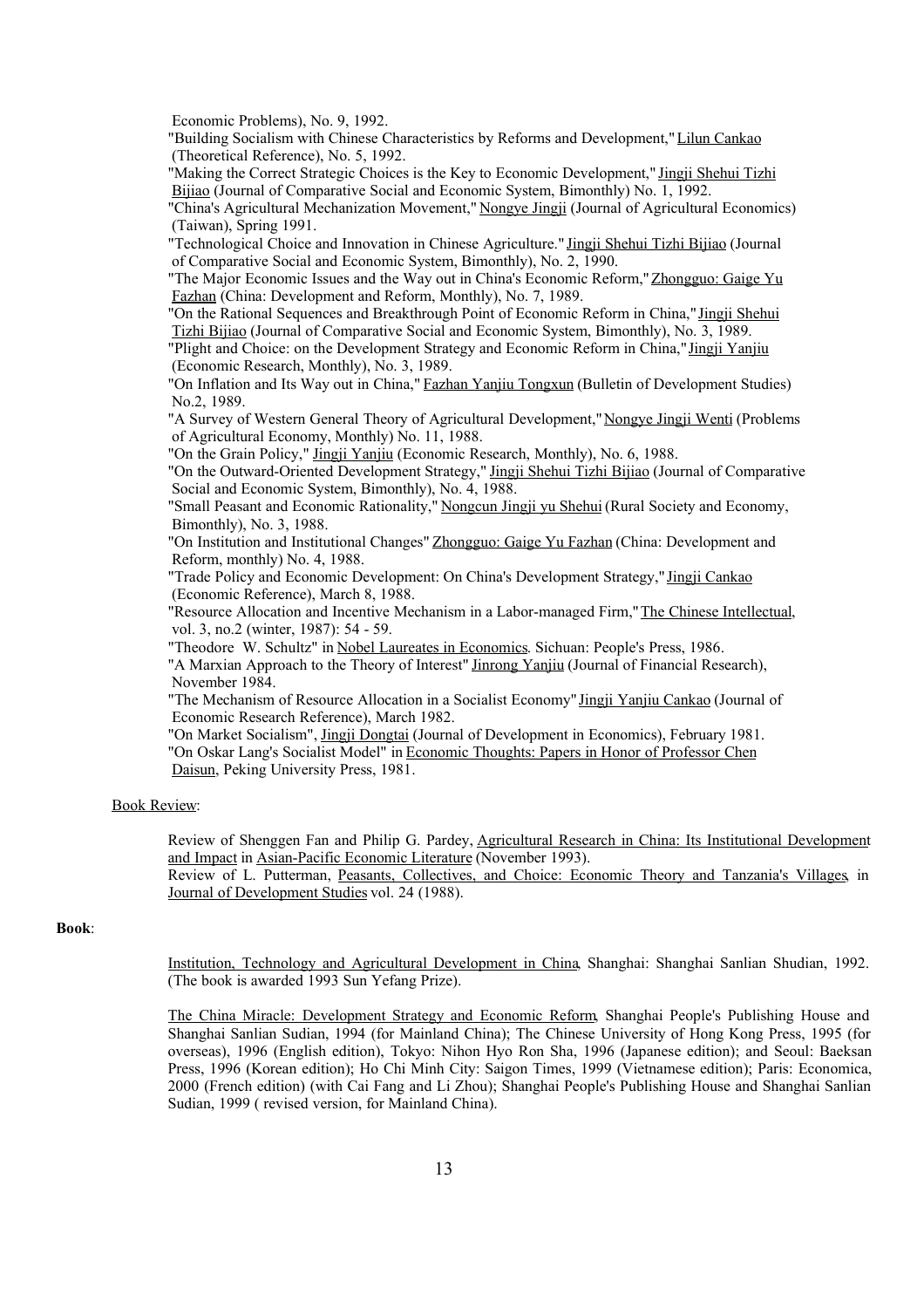The China Miracle: Development Strategy and Economic Reform, revised and expanded. Shanghai People's Publishing House and Shanghai Sanlian Sudian, 1999 (for Mainland China); and Seoul: Baeksan Press, 2001 (Korean edition): Moscow: Far Eastern Institute Press, Russian Academy of Sciences, 2001.

Agricultural Research Priorities: An Demand and Supply Analysis of Grain Technology in China, Beijing: Agriculture Press, 1996 (Chinese with Minggao Shen and Hao Zhou. The book is awarded First Prize, Fifth Scientific Research Award, Peking University, 1996).

Farming Institutions and Agricultural Growth in China: A Contribution to new Institutional Economics(draft, having a publication contract with Johns Hopkins University Press).

Sufficient Information and State Enterprise Reform in China , Shanghai: People's Press and Sanlian Press; and Hong Kong: Chinese University Press, 1997, Chinese Edition; Hong Kong: Chinese University Press, Chinese edition 1999; Tokyo: Nihon Hyo Ron Sha, Japanese Edition 1998. (with Fang Cai and Zhou Li).

China's State-owned Enterprise Reform (Zhongguo Guoyou Qiye Gaige), Taipei: Linking Press, 2000 (with Fang Cai and Zhou Li), English edition, Chinese University of Hong Kong Press, 2001.

China's Economic Reform and Development (Zhongguo Jingji Gaige yu Fazhan), Taipei: Linking Press, 2000 (with Fang Cai and Zhou Li).

How Did China Feed Itself in the Past? How Will China Feed Itself in the Future? Second Distinguished Economist Lecture. Mexico, D.F.: CIMMYT, 1998.

Contemporary Economic Issues, Volume 1: Regional Experience and System Reform (Proceedings of the 11<sup>th</sup> World Congress of International Economic Association, Tunis, IEA Conference Volume No. 121), London: MacMillan Press and New York: St. Martin's Press, 1998.

Institution, Technology and Agricultural Development in China, II, Beijing: Peking University Press, 2000.

China's Integration with the World Economy: Repercussions of China's Accession to the WTO, Seoul, Korea: Korea Institute for International Economic Policy, 2001 (edited jointly with Kyung Tae Lee and Si Joong Kim).

### **Invited Lectures and Papers Presented**:

.

December 2003, "How to Understand China's Reform and Development?" Goh Keng Swee Lecture, East Asian Institute, National University of Singapore.

November 2004, "WTO Accession and China's Rural Development," Conference on WTO and China-India Economic Relation, New Delhi.

November 2004, "The Impact of WTO Accession on Chinese Agriculture," Conference on Dragon and Elephant, organized by International Food Policy Research Institute and Chinese Academy of Agricultural Sciences, Beijing.

October 2003, "Regional Income Inequality and Labour Transfer in China," D. Gale Johnson Memorial Lecture, the University of Chicago.

October 2003, "Development Strategy, Viability and Challenges of Development in Lagging Regions," Development Economics Workshop, Boston University.

October 2003, "Rural Education and Rural Development," the Forth International Conference on China's Education, **Beijing** 

September 2003, "Viability and Capital Market Development in China," Conference on Financial Development and Integration in East Asia, organized by Korean Institute of International Economic Polity, Seoul, Korea.

September 2003, "Development Strategy, Viability and Challenges of Development in Lagging Regions," Development Economics Workshop, Seoul National University, Korea.

May 2003, "Decentralization, Deregulation, and Economic Development in China," Conference on Decentralization, London School of Economics, London.

May 2003, "Development Strategy, Viability and Challenges of Development in Lagging Regions," the World Bank's 15th Annual Bank Conference on Development Economics, Bangalore, India.

April 2003, "Challenges of China's Future Development," Public Lecture, Ohio State University.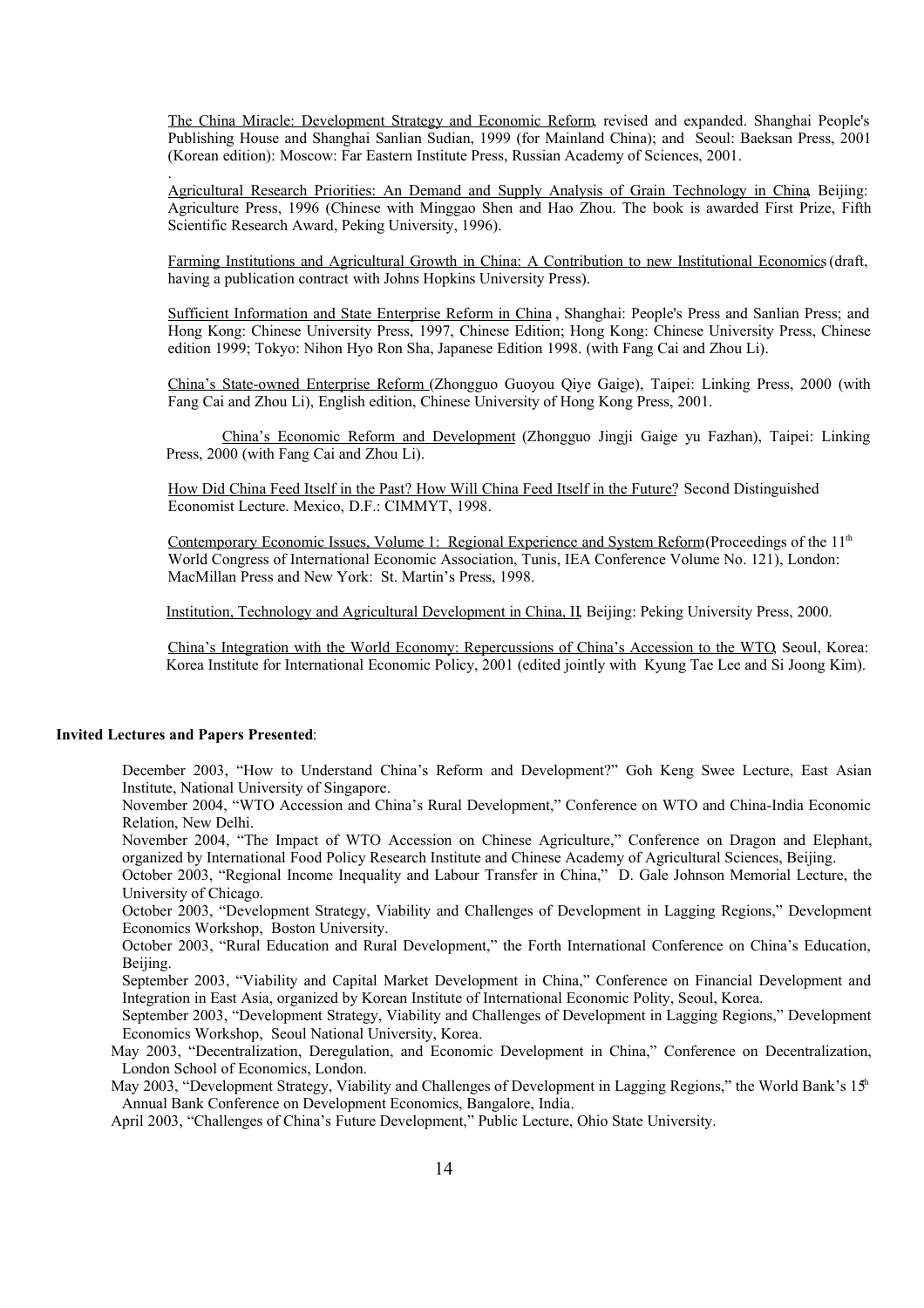April 2003, "Is China's Growth Real?" Seminar at East Asian Institute, Columbia University.

April 2003, "Deflation and Economic Growth in China," Conference on Institutional Change in East Asia, Cornell University.

- April 2003, "Viability, Transition, and Reflections of Neoclassical Economics," Development and Trade Policy Workshop, Stanford University.
- January 2003, "Aging, Economic Development and China's Population Policy," Conference on China's Population and Economic Development, Beijing.
- January 2003, "Privatization on SOE Performance," Session on State-own Enterprise Reform in Transitional Economies, Annual Meeting of American Economic Association, Washington DC.
- December 2002, "The Prospect of Mainland Economic Development and Its Implications for Hong Kong," Conference on Economic Cooperation between Mainland and Hong Kong, Shenzhen, China.
- December 2002, "Economic Development and Urban Poverty," International Conference on China's Urban Poverty and Poverty Reduction Strategy, Beijing.
- November 2002, "WTO Accession and Cross-Straight Agricultural Cooperation," Conference on Economic Development and Cross-straight Agricultural Cooperation, Beijing.
- September 2002, "Viability, Transition and Reflections of Neoclassical Economics," Development Workshop, London School of Economics, UK.
- September 2002, " WTO Accession and SOE Reform in China," Conference on China's Economic Reform and Open-up, University of Gothenburg, Sweden.
- August 2002, "The Impact of WTO on Chinese Agriculture," International Rice Conference, organized by International Rice Research Institute, Beijing.
- July 2002, "Development Strategy and Income Distribution," International Conference on Income Distribution and Social Justice in Economic Transition, Beijing.
- June 2002, "Development Strategy, Viability and Economic Convergence," the 5<sup>th</sup> CCER-NBER Annual Conference, Beijing.
- May 2002, "China's Economic Development in the 2<sup>1st</sup> Century," Credit Lyon: 2002 Capital Forum, Beijing.
- May 2002, "China's Overseas Investment," CCER-Dow Jones Summit on Post WTO Accession: Opportunity and Challenge, Beijing.
- May 2002, "Comparative Advantage and China's Economic Development: A Comment on China's Long- and Mediumterm Development Strategy and Policy presented by Vice Minister Wang Yang," PRC Day, Annual Asian Development Bank Conference, Shanghai.
- May 2002, "Future Role of China" Seminar on Asia 2015, Annual Meeting of Asian Development Bank, Shanghai.
- April 2002, "WTO and China's SOE Reform," Conference on Asian Economic Integration: Current State and Future Prospect, Tokyo.
- April 2002, "WTO and Western Development," Western Development Forum, Xi'an.
- March 2002, "Chinese Economy in the New Century," Australian-Chinese Economic Forum, Australian Chamber of Commerce, Beijing.
- February 2002, "New Thinking in Need for Rural Development," Seminar on World Bank's New Rural Development Strategy, Hanoi, Vietnam.
- January 2002, "WTO Accession and China's Economic Development," China Center, University of Michigan.
- January 2002, "Development Strategy, Viability, and Economic Convergence," William Davison Institute Seminar, University of Michigan.
- December 2001, "China's Bank and Capital Market Reform," CCER-CATO Conference on "Pension System in China: Crisis and Challenges," Beijing.
- November 2001, "China's TVEs in the Context of East Asian Development," Conference on Rethinking East Asian Miracle, organized by World Bank, Tokyo.
- October 2001, "21st Century Economic New Order in Asia: Tri-party Interview with Mr. Chung Duck-Koo, former Minster of Finance, Korea, Mr. Sakakibara, former Vice Minster of Finance, Japan, and Lin Yifu, Director of China Center for Economic Research, Peking University," Korean Broadcasting System, Seoul.
- August 2001, "Credit System and the Development of Small and Medium Enterprises in China," Conference on Establishing National Credit System in China, China People Political Consultation Committee, Lanzhou.

`August 2001, "Chinese Culture and Chinese Economic Development," Millennium Forum, Hunan Star TV.

- July 2001, "Issues of Sustainable Development in China," International Conference on Environment and Sustainable Development, State Bureau of Environment Protection, Gaoming, Guangdong.
- July 2001, "Current Problems of China's Stock Market," Conference on Capital Market Development in China, Shanghai Academy of Social Science, Shanghai.
- June 2001, "the 10<sup>th</sup> Five-year Plan and China's Development in the New Century," the Fourth NBER-CCER Conference on Chinese Economy, Beijing.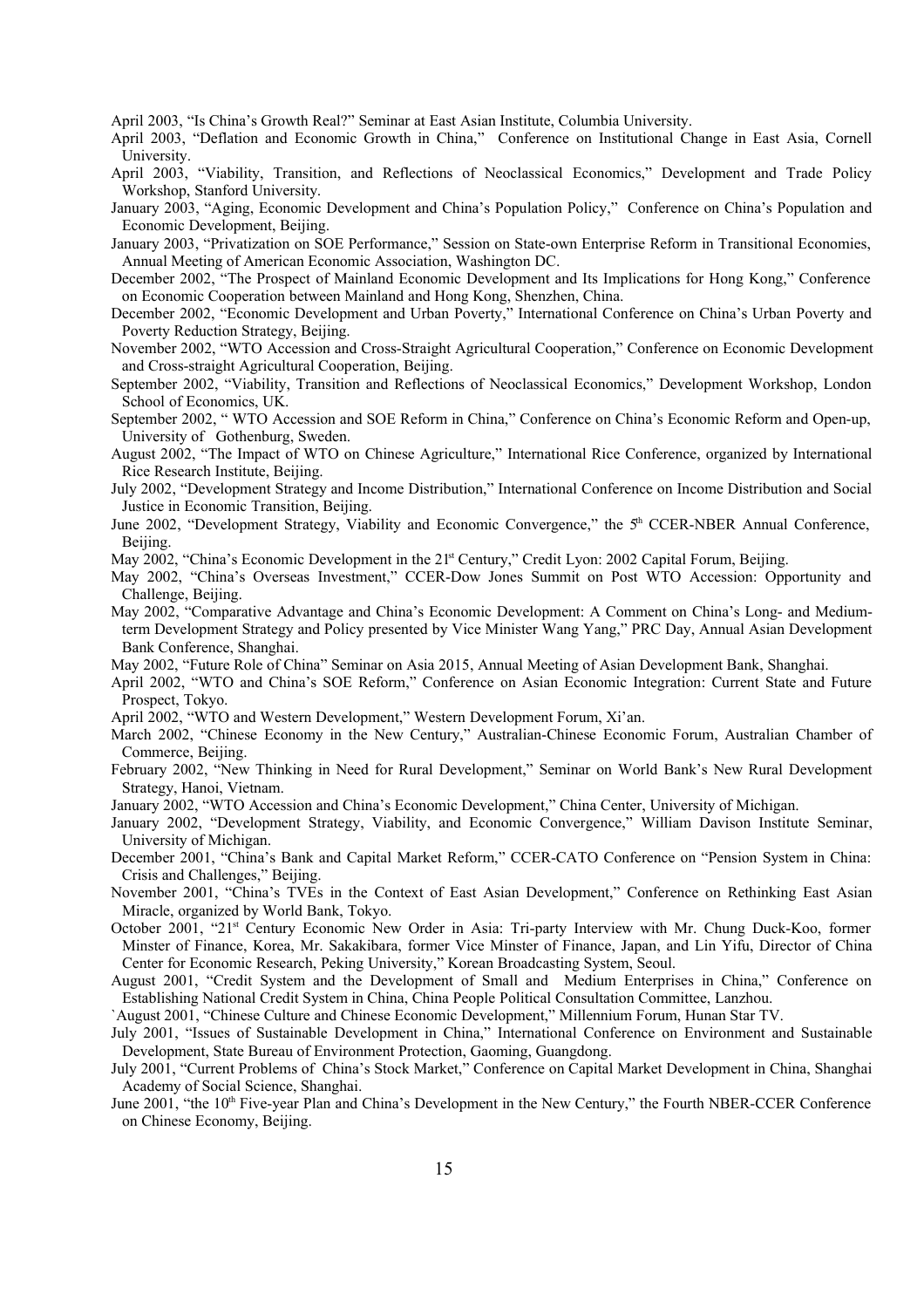May 2001, "Development Strategy and Economic Convergence," Inaugural Lecture, D. Gale Johnson Annual Lecture Series, the University of Chicago, Chicago.

February 2001, "Chinese Economy in the New Millennium," Century Forum, Peking University and Phenix TV.

January 2001, "Current Issues of China's Reform." National Committee on the United States-China Relations, New York. January 2001, "Chinese Economic Reform: What Next?" Asia Society, New York.

December 2000, "WTO Accession: Implications for China's Food and Agribusiness," International Conference on E-Agribusiness in Greater China, Beijing.

December 2000, "China and Globalization in the 21<sup>st</sup> century," Salzburg Seminar, Austria.

November 2000, "Debt-Equity Swap and the Function of State Asset Management Company", presented at the Conference on China's Financial Market Development, organized by the Development Research Center of the State Council, Beijing.

November 2000, "WTO and China's Financial Development," presented at the Conference on China's WTO Accession and Global Economy, Shanghai.

November 2000, "the Strategy of China's Rural Development," presented at International Policy Council on Agriculture, Food and Trade, Beijing.

October 2000, "Small- and Medium-sized Enterprise and China's Economic Development in the 2<sup>[st</sup> Century," Presented at the Conference on China's Economic Development in the 21<sup>st</sup> Century, organized by the State Economic Information Center, Beijing.

September 2000, "The Future of China's IT Industry," Conference on China's New Economy, Organized by the Development Research Center, Guangdong Province, Guangzhou.

September 2000, "China and Asian Economy in the 21<sup>st</sup> Century," presented at Conference on Asian Economy and Globalization, organized by the Business School, the University of Chicago, Singapore.

September 2000, "WTO and China's Financial Sector Reform," Presented at "Globalization, the WTO, and Capital Flow: Hong Kong's Legacy, China's Future" A conference sponsored by the Cato Institute and the Hong Kong Centre for Economic Research, Hong Kong,

August 2000, "Biotechnology and Globalization: Implication for Agricultural Development in Asia-Pacific Region," XXIII Congress of International Association of Agricultural Economists, Berlin.

July 2000, "WTO and the Cross-Strait Agricultural Cooperation," Presented at Conference on WTO and Cross-Strait Economic Cooperation, Fuzhou.

July 2000, "Deflation and Prospect of China's Future Growth," the Third NBER-CCER Conference on Chinese Economy, Shanghai.

June 2000, "Lesson of East Asian Financial Crisis," Economic Integration: Asia and China, 2<sup>1st</sup> Century Forum, China's People's Political Consultative Conference, Beijing.

June 2000, "Prospect of Listing SOE's Stocks on Capital Market," International Seminar on Mobilising Additional Resources through SOE Reform for Establishing Social Security System: Potential capacity of Domestic Capital Market in China, Ministry of Finance, Beijing.

June 2000, "Recovery in East Asia: Are we There Yet?" Asia Development Forum organised by World Bank, Asia Development Bank, and ISEAS at Singapore.

May 2000, "China and Asia at the Turn of the Century: Opportunities for World Business" Asia Society's Corporate Conference, Shanghai, China.

April 2000, "The State-owned Enterprise Reform: Challenges and Opportunities" at the NEA SURF Workshop in Ulaanbaatar, Mongolia.

January 2000, "The Needham Puzzle: Why Industrial Revolution Did Not Originate in China," Maison des Sciences de l'Homme, Paris.

January 2000, "WTO Accession: Its implication for Chinese and International Economy," OECD, Paris.

December 1999, "China's Imminent Accession to WTO: Opportunities Arising from Further Liberalisation of Trade and Service", 22<sup>nd</sup> Plenary Session of HK/Japan and Japan/HK Business Co-operation Committees, Hong Kong.

November 1999, "Is China's Growth Sustainable?" the Nichols Distinguished Lecture, Asian/Pacific Studies Institute, Duke University.

November 1999, "What Will Make Chinese Agriculture More Productive?" Conference on Policy Reform in China, Stanford University.

November 1999, "The Long-term Implication of Asian Financial Crisis?" Manila Social Forum, Asia Development Bank.

October 1999, "Chinese Economy toward the New Millennium," Open Day Lecture Series, Hong Kong University of Science and Technology, Hong Kong.

October 1999, "Chinese Economy in the Next 50 Years" Fortune Global Forum, Fortune, Shanghai.

August 1999, "Enterprise Reform in China," Development Policy Seminar, Korean Development Research Institute, Seoul, Korea.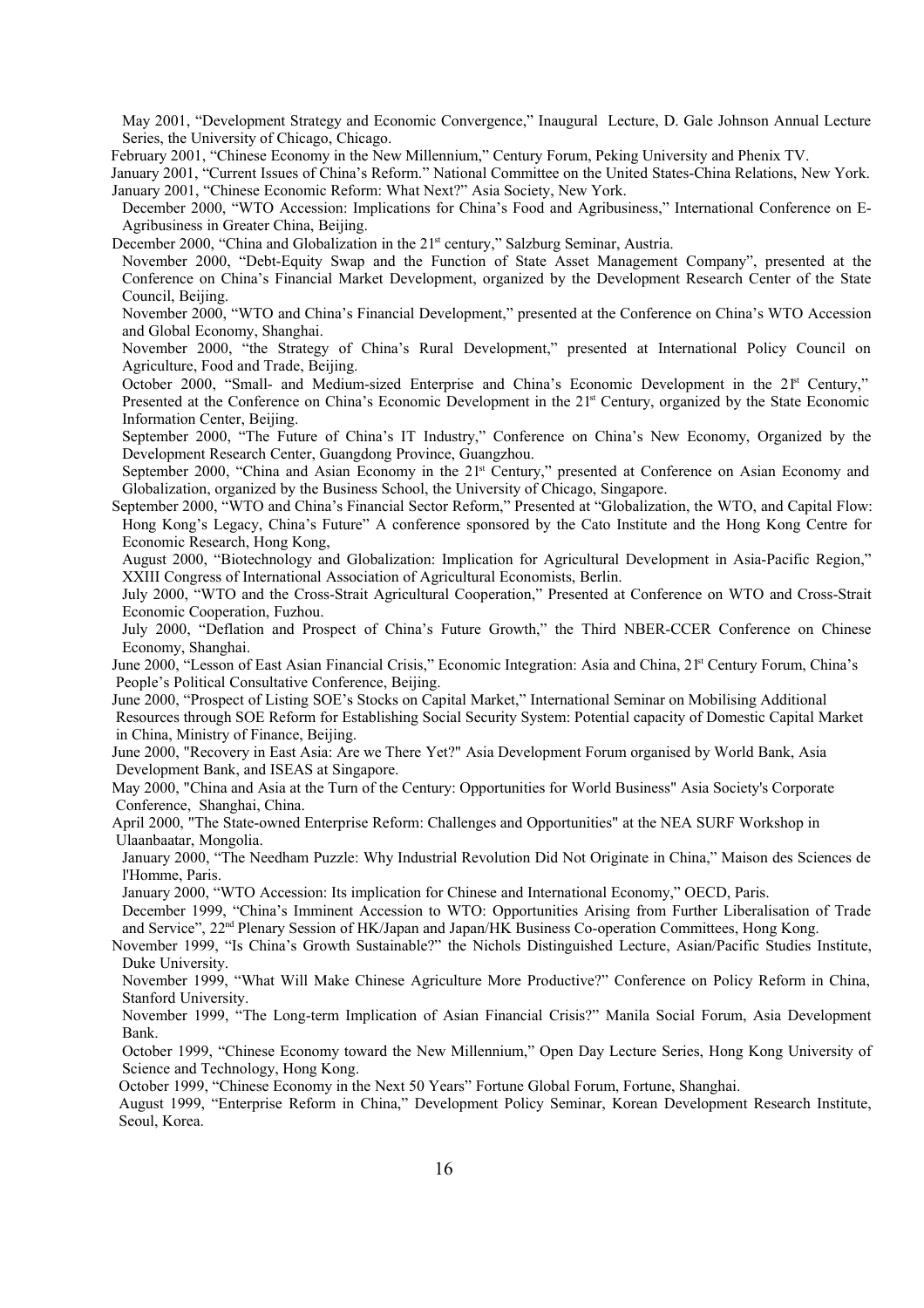July 1999, "Fiscal Decentralisation and Economic Growth in China" 1999 International Conference on Transition Economy, organised by William Davison Institute, University of Michigan; Research Centre for Economic Policy, London; and National Centre for Economic Research, Tsinghua University. Beijing.

May 1999, "Economic Situation in China and Its Implications for Security Cooperation in the the Region"Sixth Meeting of CSCAP Working Group on Comprehensive and Cooperative Security, Beijing.

May 1999, "China's Economic Development: Its Implications for Cultural Industry," International Conference on Cultural Industry and Cultural Development, organized by Euro-Asia Foundation and Ministry of Culture, PRC, Beijing. May 1999, "What Lessons Have China Learned from the Asian Financial Crisis"Williamsburg Conference, Cheju Island, Korea.

March 1999, "the 1999 Economic Policy and Reform Programs in China." Young President Organization Hong Kong University.

February 1999, "the Outlook for China's Economy," Seminar at Council on Foreign Relations, New York.

February 1999, "China's Rural Industrialization in the East Asian Context" World Bank and Asian Society Workshop on Rethinking East Asian Miracle, San Francisco.

February 1999, "the Current State of China's Reform." Seminar at CEPII, Paris.

February 1999, "the State-owned Enterprise Reform in China" Seminars at CERDI, Clermont-Ferrand, France and at EHESS, Paris.

January 1999, "East Asian Economy Updated." World Economic Forum, Davos, Switzerland.

January 1999, "China in the Coming Millennium" Joint Luncheon by the Hong Kong Australian Association, the Belgian Business Association, the British Chamber of Commerce, the German Business Association, the Italian Chamber of Commerce, the Singapore Chamber of Commerce, Hong Kong.

January 1999, "Policy Burdens, Accountability, Soft Budge Constraint" Panel on Soft Budget Constraint, American Economic Association Annual Meeting, New York.

January 1999, "Food Entitlement versus Irrational Consumption: The Cause(s) of China' Great Leap Famine Revisited" Panel on China's Great Famine Revisited, American Economic Association Annual Meeting, New York.

November 1998, "How to Achieve Food Security," Keynote Speech at Inter-Parliamentary Conference on "Attaining the World Food Summit's Objectives Through a Sustainable Development Strategy,"organized by Inter-Parliamentary Union with the support of Food and Agriculture Organization of the United Nations and hosed by the Italian Parliament in Rome.

November 1998, "Crisis, Growth and Opportunities in China: An Insider's View" International Business Institute, Singapore National University.

November 1998, "The Effects of China's Rural Policies on the Sustainability of Agriculture in China," Biannual Workshop of the Economy and Environment Program for SE Asia, International Development Centre, Singapore.

November 1998, "The Impact of Asian Financial Crisis on China's Trade," the Second Asian Financial Law Seminar, International Bar Association, Shanghai.

October 1998, "Rural Institutional Reform and Agricultural Development," Conference on Twenty-Years Anniversary of China's Rural Reform, Ministry of Agriculture, Beijing.

October 1998, "Economic Reform and Regional Disparity in China," International Conference on Openness and Disparity in Chinese Economy, Research Institute of Chinese Economy and Development, Clermond-Ferrand, France.

October 1998, "The Role of Think Tank in Economic Transition," IMF/World Bank Annual Meeting, Washington, D.C. September 1998, "Farmers' Burden: Root and Policy Option" International Conference on Rural Economic Policy in China, Chinese Center for Rural Economic Policy, Chinese Academy of Agricultural Science.

July 1998, "Localization, Normalization, and Internationalization: The Development of Economic Discipline in China," presented at the Conference of China's Cultural Development in Next Century, organised by Peking University, Taiwan University and Chinese University of Hong Kong.

July 1998, "The Latest Economic Development in China: Challenges and Opportunities for Hong Kong," Central Policy Unit, the Government of Hong Kong Special Administrative Region.

June 1998, "the Causes and Lesions of Asian Financial Crisis." Invited Seminar, Economics Research Institute, the Chinese Academy of Social Sciences.

April 1998, "State Enterprise Reform: Is Consolidation the Right Answer?" 1998 China Business Summit, World Economic Forum, Beijing.

March 1998, "Bubble, Development Strategy, and East Asian Financial Crisis," Economics and Policy Seminar, China Center for Economic Research, Peking University.

February 1998, "Regional Income Disparity in China's Transition to a Market Economy," International Symposium on Economic Transition in China, Beijing.

February 1998, "Will China Become the Largest Economy in the World: Potential, Problems, and Opportunity." Asia-Pacific Economic Forum, Tokyo.

February 1998, "The Future of State-owned Enterprise in China." Young President Organisation, Hong Kong.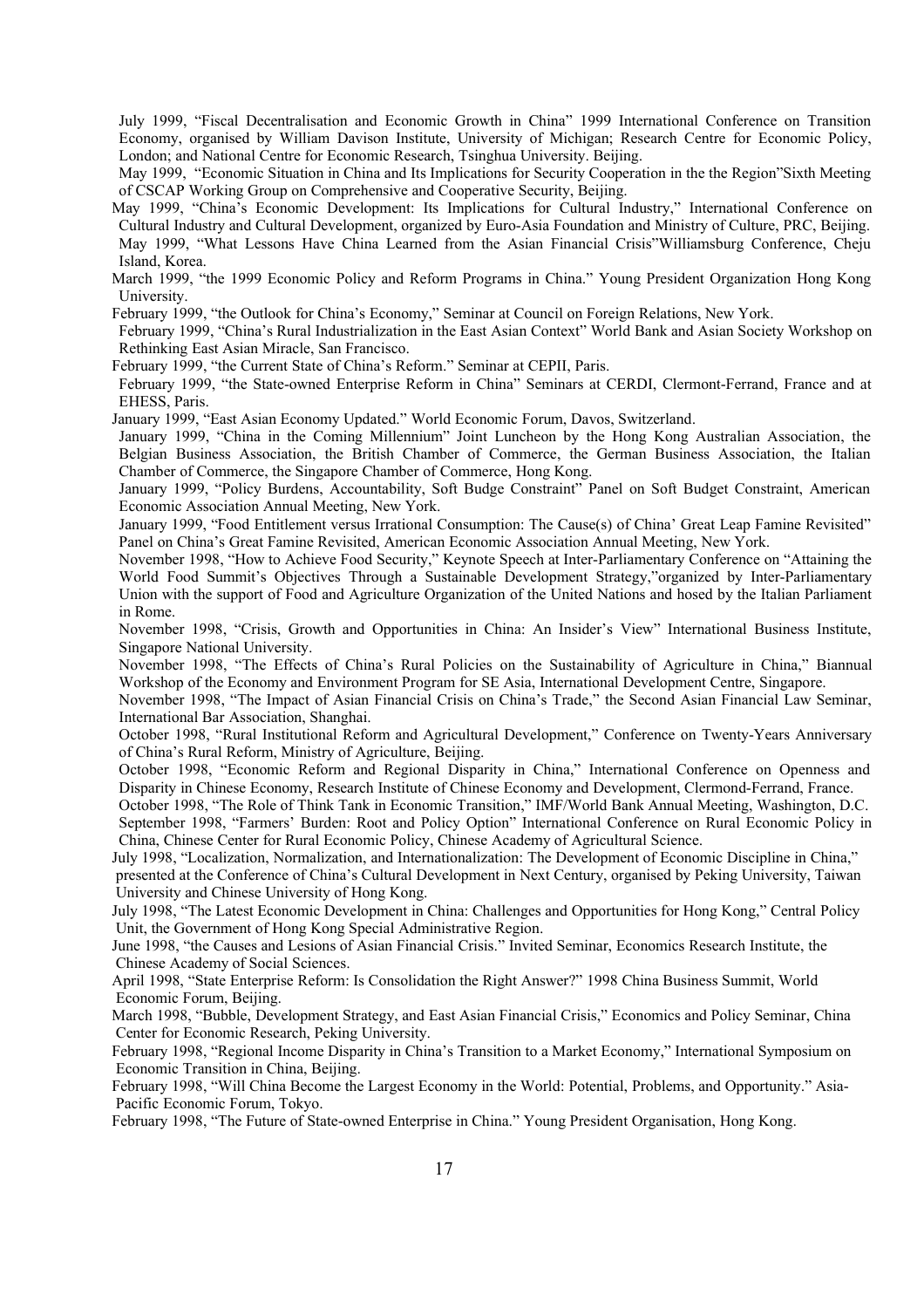January 1998, "State-owned Enterprise and China's Economy in the 2<sup>1st</sup> Century," International Conference on Chinese Economy in the 21<sup>st</sup> Century, Open University of Hong Kong.

January 1998,  $\Box$ Competition, Policy Burdens, and State-owned Enterprises Reform.  $\Box$  Session on  $\Box$ China $\Box$ s Economic Reforms: Some Unfinished Business $\square$  at the 1998 AEA Annual Meeting in Chicago.

January 1998,  $\Box$  Exit Rights, Entitlements, and China $\Box$  Famine in 1959-61.  $\Box$  Session on  $\Box$  The Chinese Famine in 1958-61" at the 1998 AEA Annual Meeting in Chicago.

January 1998, Productivity in China S Grain Economy: Past Performance and Future Prospect. Second Annual Distinguished Economist Lecture, CIMMYT, Mexico.

January 1998,  $\Box$  Is China $\Box$ s Growth Sustainable? $\Box$  MISTI Forum, MIT.

January 1998, Current State of China S Reform Asian Foundation, San Francisco.

December 1997. □Issues in China□s Economic Reform: Roots and Options□ China Business Forum, Hong Kong.

December 1997,  $\Box$ China $\Box$ s Economic and Trade Relations with Hong Kong and Japan and Business Opportunities through Strategic Partnership.  $\Box$  the 20<sup>th</sup> Plenary Session on Hong Kong/Japan and Japan/Hong Kong Business Co-operation Committees, Hong Kong.

November 1997, **Example 1997** and Development: Lessons from East Asian Transitional Economies. International Symposium on Stabilization, Growth, and Transition in Memory of Michael Bruno, Jerusalem, Israel.

October 1997,  $\square$  Social Security and State-owned Enterprise Reform and Their Impacts on the Course of Chinese Economy 1997 East Asia Economic Summit, World Economic Forum, Hong Kong.

October 1997, The New Economic Balance: the Rise of Chinese Economy and its Impact on World Economic Order. 1997 East Asia Economic Summit, World Economic Forum, Hong Kong.

September 1997,  $\Box$  Food Security, International Trade, and Rural Economy in China,  $\Box$  at 1997 World Bank/IMF Annual Meeting, Seminar on  $\Box$ China: Challenges and Prospects $\Box$  in Hong Kong.

September 1997,  $\Box$  Technological Gap, Development Strategy, and Prospects for Growth in Asia  $\Box$  Emerging Asia Seminar, Asian Development Bank, Manila.

September 1997, **Prospects of China** Is Economic Development and Sino-Japan Economic Collaboration, I Keidanren, Tokyo, Japan.

June 1997,  $\Box$ China $\Box$ s Economic Reform and the Economic Development in Hong Kong and Taiwan,  $\Box$  Hao Ran Symposium on the Interaction of China, Hong Kong and Taiwan in the post 1997 Era, Hong Kong.

June 1997,  $\Box$ The Current State of China $\Box$ s Economic Reform $\Box$  Market Reforms in the New Millennium, A Cato Institute Conference, Shanghai.

May 1997,  $\Box$ The Lesson of China $\Box$ s Economic Reform  $\Box$  Invited Lecture, CERDI, Clemont Ferrand, France. May 1997,  $\Box$ China and WTO $\Box$  International Conference on Europe, East Asia, APEC, and the Asia-Europe Meeting Process, A CEPR/ESRC/GEI Conference, London.

March 1997,  $\Box$ Sufficient Information and State-owned Enterprise Reform,  $\Box$  Shanghai People $\Box$ s Press. , February 1997, "Development and Reform in China's Agricultural and Food Economy" for the International Symposium on Stable Supply of Food and Sustainable Agricultural Development in Asian Region, Tokyo. January 1997, Governance Structure and the State-owned Enterprise Reform, Research School of Pacific and Asian Studies, Australian National University.

January 1997, **Stability and Growth in China** S Reform Invited Lecture, Australian Federal Reserve Bank, Sydney, Australia.

January 1997, **Rural Reform in China: Experience and Prospect**, Sir John Crawford Lecture, Annual Conference of Australian Association of Agricultural and Resource Society at Gold Beach, Queensland. January 1997, "Chinese Economy at Crossroads," Hong Kong Centre for Economic Research, Hong Kong.

December 1996, "Transition to Market-Oriented Economy: Chian vs. Eastern Europe and Russia," The International Economic Association Tokyo Roundtable Conference on the Institutional Foundation of East Asian Economic Growth, Tokyo, Japan.

December 1996, "State Intervention, Ownership, and State Enterprise Reform in China," 23rd PAFTAD Conference, Taipei, China.

August 1996, "An Analysis of China's Economic Reform," Korean Association of China Studies, Seoul, Korea.

August 1996, "China's and the East Asian Miracles: An Analytical Interpretation," the Fourth SJE International Symposium on New Growth Theory, Seoul, Korea.

July 1996, "Why China's Economic Reforms Have Been Successful: Implications for Other Reforming Economies," the International Conference on Learning from East Asia: Lessons for South Asia, Dhaka, Bangladesh.

July 1996, "Comparative Advantage, Development Policy, and the East Asia Miracles," the Pacific Rim Economics Conference on Trade and Development, Hong Kong.

May 1996, "Comparative Advantage Development Strategy and the Economic Development of Taiwan," the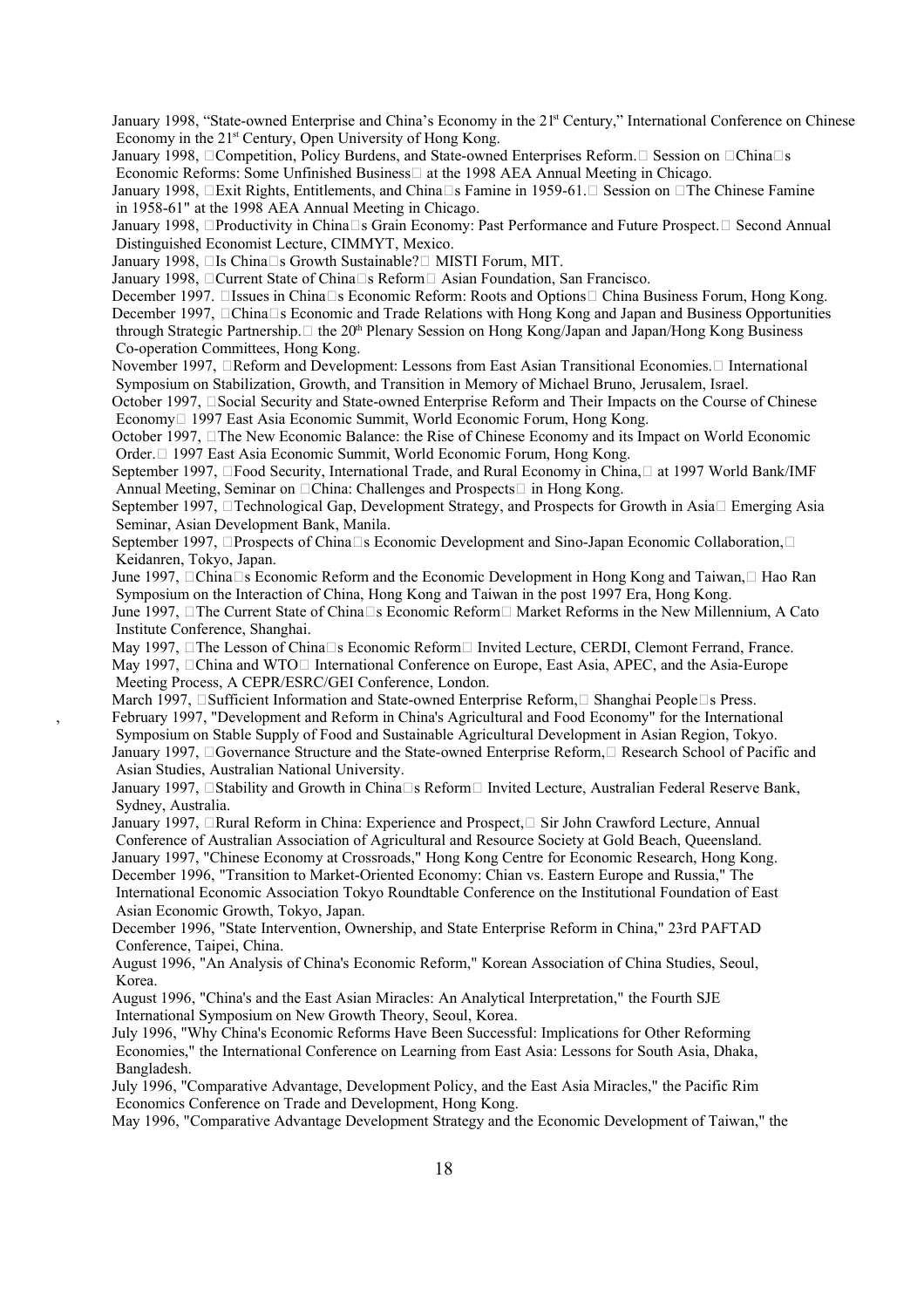Conference on Government and Market: The Relevance of the Taiwanese Performance (1945-1995) to Development Theory and Policy, Cornell University, Ithaca, New York.

May 1996, "Fair Competition and China's State-Owned Enterprise Reform," the World Bank Public Lecture, Washington, D.C.

May 1996, "Fiscal Decentralization and Rural Development in China," World Bank Symposium on Fiscal Decentralization and Rural Development, Washington, D.C.

May 1996, "Economic Reform and Adjustment of Development Strategy in China," International Conference on China and WTO, Tokyo.

February 1996, "China's Economic Reform: Implications for India and Other Transition Economies," the International Conference on India's Economic Reform and Structural Adjustment: Perspectives from International Experience, New Delhi, India.

January 1996, "China's Food Economy: Past Performance and Future's Projection," OECD Forum for the Future Conference on "China in the 21st Century: Long Term Global Implications," Paris.

January 1996, "China's and East Asian Miracles: An Analytical Interpretation." CES and ACES Joint Session at ASSA annual conference, San Francisco.

December 1995, "The Lessons of China's Economic Reform," 11th International Economic Association Congress, Tunis.

October 1995, "The State-owned Enterprise Reform: Dilemma and Options," International Conference on China's Economic Reform and Opening, Hong Kong.

July 1995, "Fair Competition and State-Owned Enterprise Reform," International Conference on China's State Enterprise Reform, Shanghai, China.

June 1995, "The Prospect of China's Economic Development," Keidanren Symposium on China's Economy, Tokyo, Japan.

May 1995, "Inflation and Economic Growth in China," International Symposium on Banking Reform and Macro Stability in China, Beijing.

April 1995, "The Role of Agriculture in China's Transition," International Symposium on the Transition of Socialist Agriculture, Munich, Germany.

April 1995, "The Lessons of China's Rural Development and Reform," International Symposium on Projections and Policy Implications of Long and Medium-term Rice Demand and Supply, Beijing, China. March 1995, "China's Agricultural Reforms: Problems and Prospect," International Symposium on China's Rural Reform, Hainan, China.

January 1995, "Dynamic Impact of China's Agricultural Reform," A Symposium on the Network for Agricultural Policy for Asia and the Pacific, Phuket Island, Thailand.

December 1994, "The Implications of China's Economic Reform to the Middle- East Economies." The World Bank.

December 1994, "The Lessons of China's Economic Reform," Workshops at North Carolina State University, Michigan State University, and Wisconsin University at Madison.

November 1994, "The Needham Puzzle: Why the Industrial Revolution Did Not Originate from China." Asian -Pacific Studies Institute, Duke University.

October 1994, "Farming Institutional Reforms and Agricultural Growth in China: Implications for African Economies," The World Bank.

September 1994, "Why Economic Reforms in China Have Been Successful: Implications for Other Reforming Economies," International Economics Workshop, Duke University.

September 1994, "Reform Strategies and Reform Experiences in China and Eastern European Countries: A Comparison," Comparative Economics Seminar, University of North Carolina.

May 1994, "Rice Production Constraints in Asia" Seventh Meeting, International Program on Rice Biotechnology, Bali, Indonesia.

April 1994, "The Lessons of China's Economic Reforms," Institute of East Asian Political Economy, National University of Singapore.

April 1994, "the Current Situation of China's Economic Reforms" in Asian-Pacific Insights, Sydney.

March 1994, "Development Strategy and China's Economic Reform" Executive Directors' Colloquium on "China: Another Emerging Giant," the World Bank.

March 1994, "Why China's Economic Reforms Have Been Successful: Implication for Other Reforming Economies." Center for International Food and Agricultural Policy Article Prize Seminar, University of Minnesota.

March 1994, "Lessons and Prospects of China's Economic Reforms," East Asian Economic Development Workshop, Stanford University.

March 1994, "China's Economic Reforms: The Remaining Agenda," International Economics Seminar,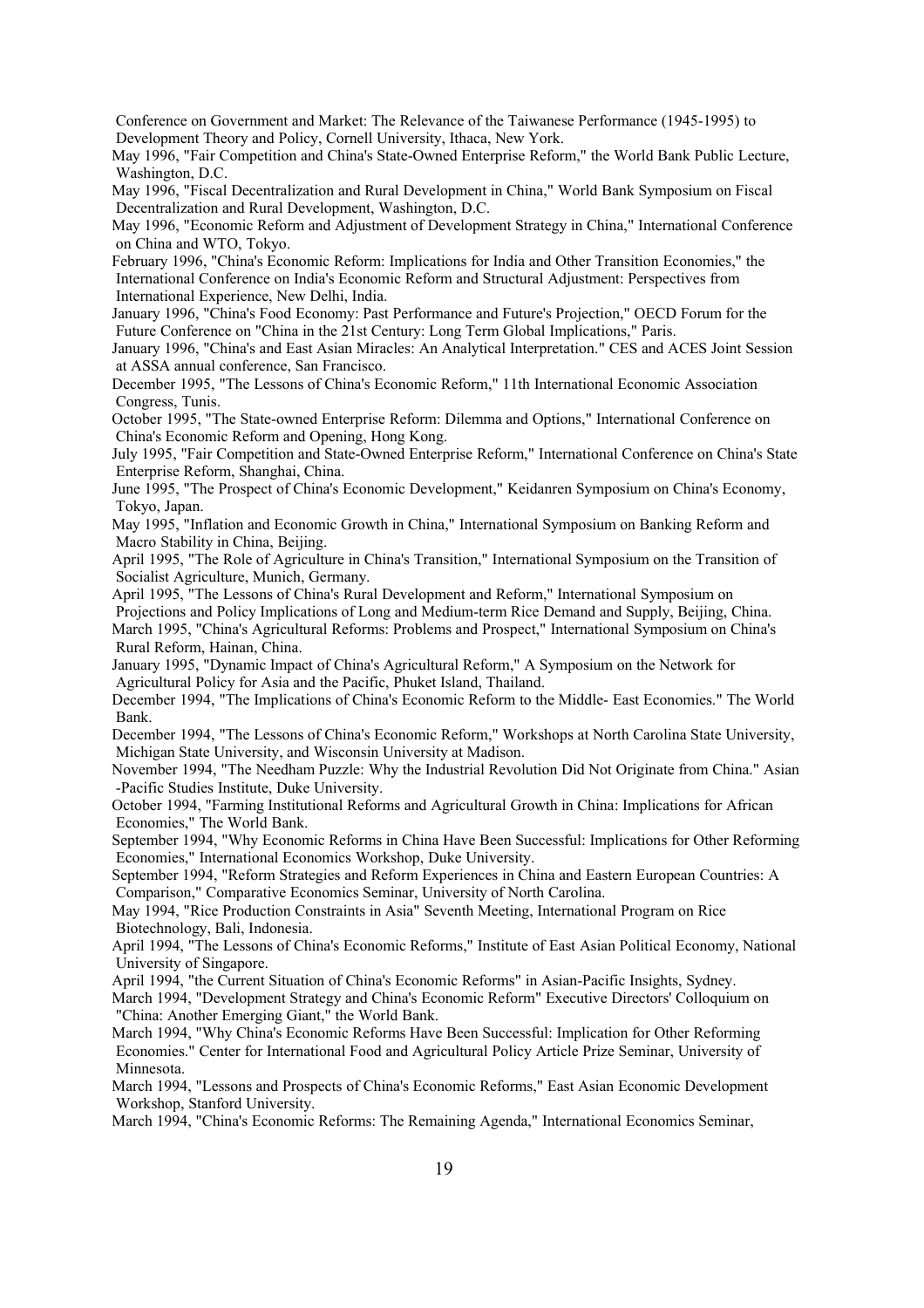University of California, San Diego.

February 1994, "Methodology for Rice Research Prioritization," Workshop on Rice Research Prioritization, IRRI, Philippines.

January 1994 "Can China's Mini-bang Succeed?" in "China: the Awakening Giant" in the Western Economic Association International Pacific Rim Conference on "The Awakening Giant and Pacific Rim Trade" held in Hong Kong.

August 1993, "Farming Institution and Agricultural Performance in China," International Conference on the Collectivization and its Alternatives, Shanghai.

August 1993, "Government Procurement Price and Agricultural Supply Response in China," Seminar on Economic Department and Trade, Department of Economics, Research School of Pacific Studies, the Australian National University.

August 1993, "The Needham Puzzle: Why the Industrial Revolution Did Not Originate in China," The Institute of East Asian Political Economy, Singapore National University.

July 1993, "Financial Reform and China's Economic Development," International Symposium on the Theoretical and Practical Issues of the Transition toward the Market Economy in China, Haikou, Hainan.

June 1993, "Dutch Disease, Taiwan Success, and China Boom," International Conference on "Challenges and Opportunities for the Three Chinese Economies in the 1990s," hosted by the Department of Operations and System Management, the Chinese University of Hong Kong, in June 18- 20, 1993.

February 1993, "Endowments, Technology and Factor Markets: A Natural Experiment from China's Rural Institutional Reform." Economic History Workshop, University of California, Los Angeles.

October 1992, "Nascent Factor Markets in Rural China," Department of Economics, University of Hong Kong. October 1992, "Institutions and Economic Development," First Asian Development Bank Conference on Development Economics, Manila, Philippines.

July 1992, "Rural Institutional Change and Economic Development in China." Economic Development Workshop, Department of Economics, Research School of Pacific Studies, Australian National University. April 1992, "Cooperative Farming and Efficiency: Theory and Empirical Evidence from China." IAAE

Interconference Symposium on the Experience of Cooperative Farming, Jerusalem, Israel.

March 1992, "Government Procurement Price and Agricultural Supply Response in China." Symposium on Rice Demand and Supply, International Rice Research Institute.

February 1992, "Technological Change and Household Income Distribution in Agriculture." Development Economics Workshop, University of Souther California.

November 1991, "Agricultural Growth at the Reform Era," the Conference on China's Reforms and Economic Growth, Canberra.

October 1991, "Technological Change and Agricultural Household Income Distribution," Development Economics Workshop, London School of Economics and Politics.

October 1991, "Comment on Poverty, Resources and Fertility: the Household as a Reproductive Partnership," by Partha Dasgupta in the International Economic Association Conference on Alternatives to Capitalism held in honor of James Meade, Windsor, England.

October 1991, "Rural Reform and Agricultural Growth in China," World Food Center, Free University, Holland.

October 1991, "Rice Production Constraints in Zhejiang Province, China," the 5th annual meeting of the Rockefeller Foundation's International Program on Rice Biotechnology held in Tucson, Arizona.

May 1991, "Rural Reform and Agricultural Development in China," the 19th Pacific Trade and Development Conference, Beijing.

May 1991, "Household Farm, Cooperative Farm, and Efficiency: Theory and Evidence from Rural Decollectivization in China," the Festschrift Symposium in honor of D. Gale Johnson, Chicago.

September 1990, "the Household Responsibility System Reform and the Adoption of Hybrid Rice in China," Development Economics Workshop, the University of California, Berkeley.

August 1990, "Reforming the Agricultural Sector in A Socialist Economy: The Experience of China," in Agricultural Reform in Eastern Europe and the USSR: Dilemmas & Strategies sponsored by the World Bank and the National Bank of Hungary, Budapest.

May 1990 "Hybrid Rice Innovation in China: A Study of Market-Demand Induced Technological Innovation in a Centrally Planned Economy." North-East Development Economics Conference, Yale University, New Haven.

April 1990 "China's Economic Reforms." Conference on Asian Pacific Profile, The Australian National University, Canberra, Australia.

March 1990 "Education and Technological Adoption," Final Workshop on Differential Impact of New Agricultural Technology, IRRI, Philippine.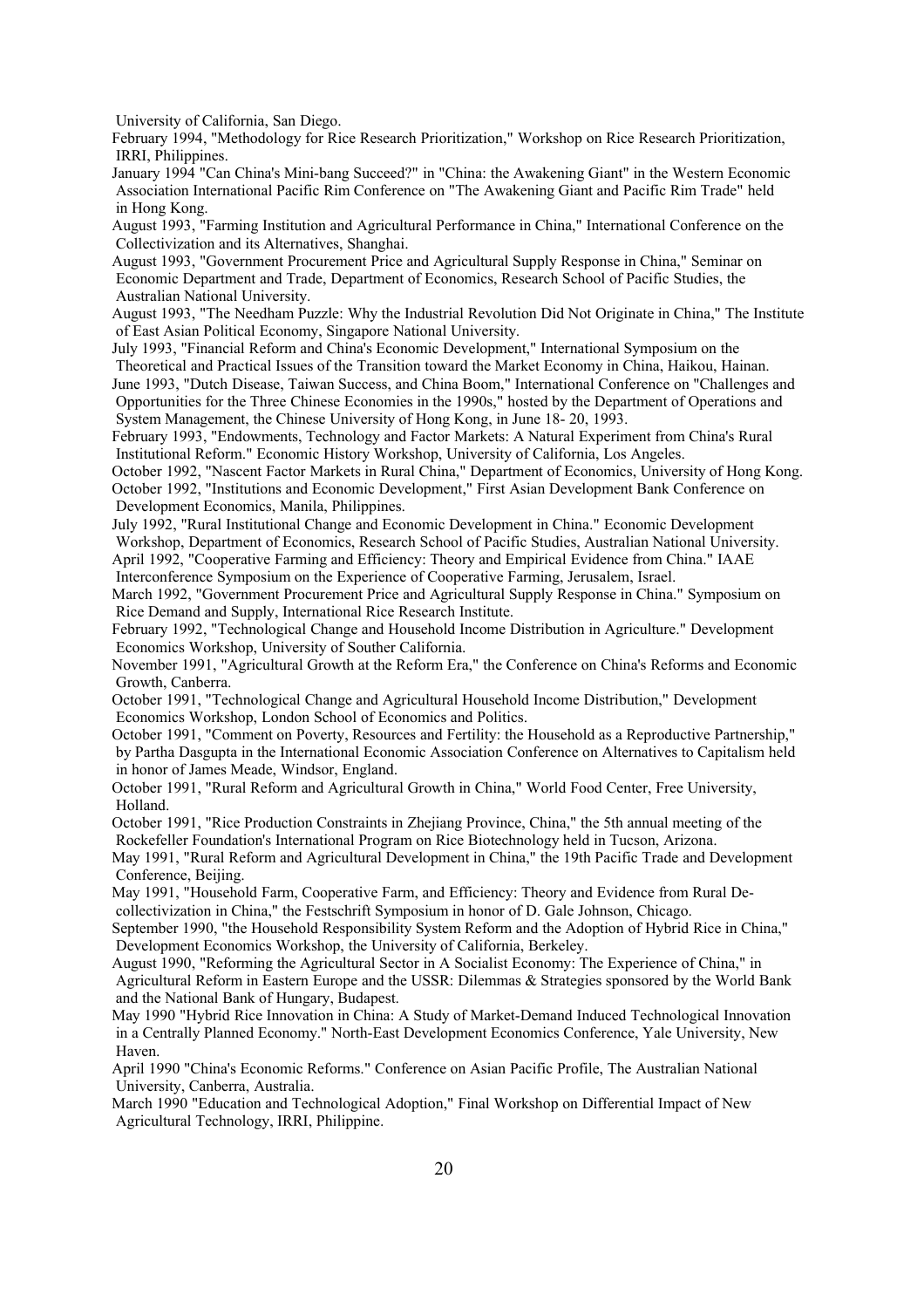October 1989 "Farming Institution, Food Policy and Agricultural Reform in China," World Food Colloquium, Smithsonian Institution, Washington, D.C.

August 1989 "Farming Institution and Technological Choice in China," Symposium on Chinese Rural Development, American Agricultural Economics Association Annual Meeting, Baton Rouge, Louisiana. March 1989, "The Innovation and Diffusion of Hybrid Rice in China," The Third International Workshop on

Differential Impact of New Agricultural Technology, Dahka, Bangladesh.

March 1989, "Economic Reform and International Trade in China," Thailand Development Research Institute, Bangkok, Thailand.

January 1989, "Economic Development Strategy and Economic Reform in China," Hong Kong Center for Economic Studies, Hong Kong.

January 1989, "Collectivization and the 1986's Agricultural Crisis in China," Presented at the International Conference of Method of Planning in Mixed Economies, Indira Gandhi Institute of Development Studies, Bombay, India.

January 1989, "Rural Reforms in China," Indian Statistical Institute, Calcutta, India.

September 1988, "The Impact of the Household Responsibility System Reform on China's Agricultural Production," The XX Conference of International Association of Agricultural Economists, Buenos Aires, Argentina.

September 1988, "The Chinese Agricultural Reform: Retrospect and Perspective," Presented at the International Seminar on Agricultural Economics, Catholic University of Chile, Santiago, Chile.

August 1988, "Rural Financial Market and Agricultural Productivity," Public Lecture, the World Bank. October 1987, "Household Farm, Cooperative Farm, and Efficiency: Evidence from Rural Decollectivization in China," the 1987 Far Eastern Meeting of the Econometric Society at Tokyo.

October 1987, "The Economic Reforms in Rural China: Impacts and Prospect," Public Lecture, the Chinese University of Hong Kong.

October 1987, "The Household Responsibility System Reform in China: A Theoretical and Empirical Study," Public Lecture, the University of Hong Kong.

August 1987, "Incentives in Collectives: A Theoretical Model for China," the American Agricultural Economics Meeting, East Lansing, Michigan.

August 1987, "Household Farm, Cooperative Farm, and Rural Institutional Reform in China," International Rice Research Institute, Los Banos, Philippines.

August 1987, "Rural Factor Markets in China after the Household Responsibility System Reform," The Third PWPA International Conference on "China in a New Era," Manila, Philippines.

June 1987, "The Impacts of the Household Responsibility System Reform on China's Agricultural Production," the Conference on United States-China Economic Cooperation, Wuhan, China.

May 1987, "Institutional Change in Rural China: A Theoretical and Empirical Study," Economic Development Workshop, University of California, San Diego.

May 1987, "Household farm, Cooperative Farm, and Efficiency: Evidence from Rural Decollectivization in China," Invited Paper Session, Northeast Universities Development Consortium Conference at Boston University.

March 1987, "Rural Factor Markets in China after the Household Responsibility System Reform," Seminar on the Contemporary Communist-ruled Countries, Yale University.

March 1987, "Rural Reforms in China," Invited Lecture Series, Trinity College.

February 1987, "The Impacts of Recent Rural Institutional Reform on China's Agricultural Production," Agricultural Economics Workshop, Maryland University.

December 1986, "The Household Responsibility System Reform in China: A Peasant's Institutional Choice," AAEA/AEA Invited Paper Session on "Institutional Design and Innovation," New Orleans.

October 1986, "The Household Responsibility System Reform in China: A Theoretical and Empirical Study," Presented at the Conference on East Asian Development, Vanderbilt University.

September 1986, "Rural Institutional Reforms in China: Causes and Effects," Trade and Development Workshop, Yale University.

August 1986, "New Policies in Rural China: An Economic Analysis," Public Lecture, International Food Policy Research Institute.

July 1986, "The Impacts of Rural Reform on China's Agricultural Production," Public Lecture, National Research Institute of Agricultural Economics, Tokyo.

July 1986, "Supervision, Incentives, and the Optimum Scale of a Farm in a Socialist Economy," Public Lecture, Tokyo Center for Economic Research.

July 1986, "The Household Responsibility System Reform in China," Public Lecture, Tokyo Metropolitan University.